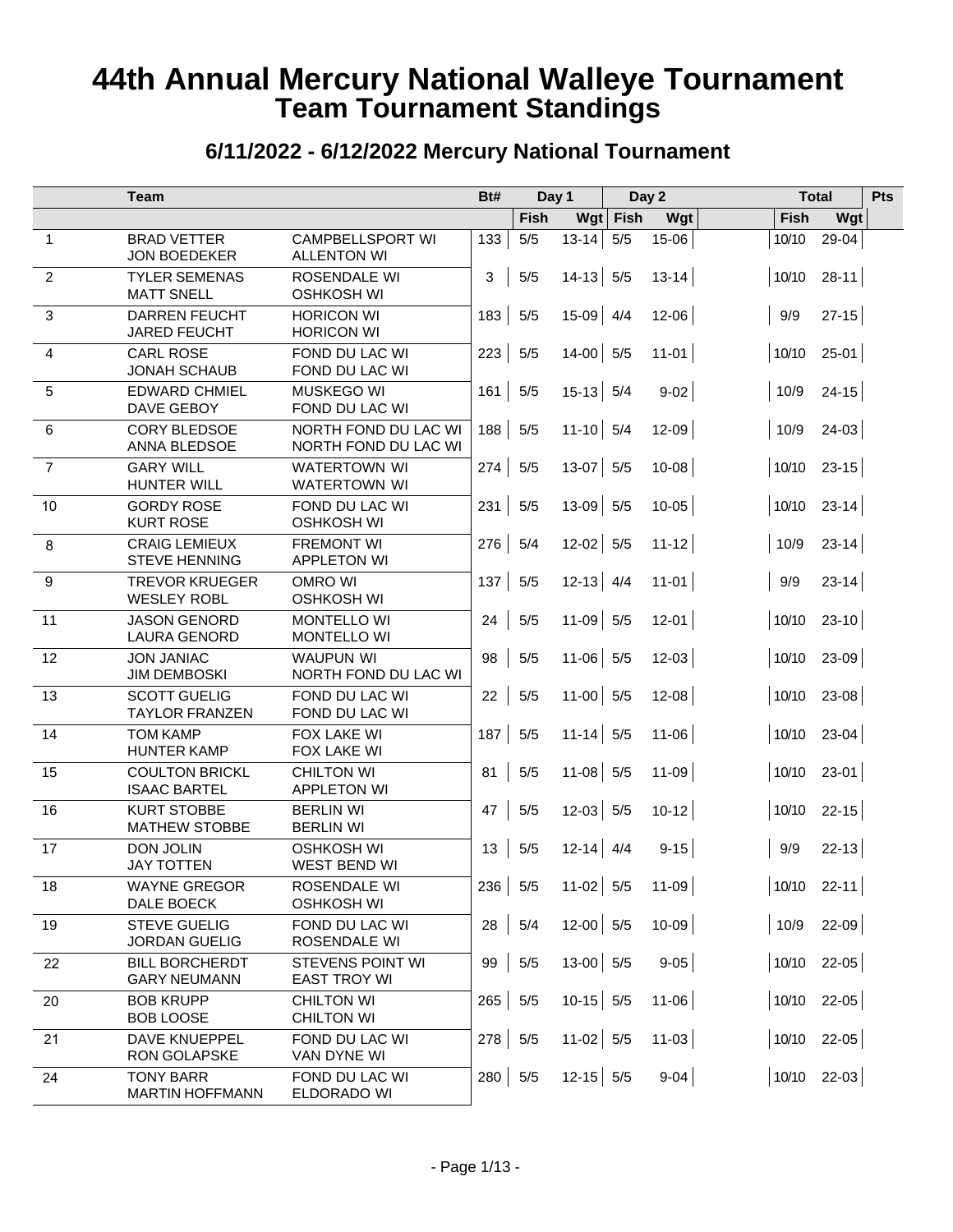|    | <b>Team</b>                                                    |                                               | Bt#            |      | Day 1         |            | Day 2     |                   | <b>Total</b>  | Pts |
|----|----------------------------------------------------------------|-----------------------------------------------|----------------|------|---------------|------------|-----------|-------------------|---------------|-----|
|    |                                                                |                                               |                | Fish |               | Wgt   Fish | Wgt       | Fish              | Wgt           |     |
| 23 | <b>BILL BALL</b><br><b>NICK BALL</b>                           | <b>MENASHA WI</b><br><b>OSHKOSH WI</b>        | 59             | 5/5  | $12 - 05$     | 5/5        | $9 - 14$  | 10/10             | $22 - 03$     |     |
| 25 | <b>JR RAMTHUN</b><br><b>RICK HALFMANN</b>                      | <b>CAMPBELLSPORT WI</b><br><b>KEWASKUM WI</b> | 226            | 5/4  | $10-11$ 5/5   |            | $11 - 06$ | 10/9              | $22 - 01$     |     |
| 26 | <b>BRETT WALSER</b><br><b>TANNER LUEPTOW</b>                   | FON DU LAC WI<br><b>BEAVER DAM WI</b>         | 101            | 5/5  | $9-10$ 5/5    |            | $12 - 06$ |                   | $10/10$ 22-00 |     |
| 26 | <b>MATT MIKULEC</b><br><b>BAILEY BUSCHKE</b>                   | <b>HARTFORD WI</b><br><b>BEAVER DAM WI</b>    | 27             | 5/5  | $12-06$ 5/5   |            | $9-10$    |                   | $10/10$ 22-00 |     |
| 28 | <b>RYAN MERENESS</b><br><b>JUSTIN HEIDER</b>                   | <b>OSHKOSH WI</b><br><b>OSHKOSH WI</b>        | 130            | 5/5  | $13-01$ 5/4   |            | $8 - 15$  | 10/9              | $22-00$       |     |
| 29 | <b>KEVIN JONES</b><br>JEFF JONES                               | FOND DU LAC WI<br>FOND DU LAC WI              | 228            | 5/4  | $10-10$ 5/5   |            | $11 - 06$ | 10/9              | $22-00$       |     |
| 30 | <b>SAM BLANCK</b><br>ROBERT HYLAND                             | FOND DU LAC WI<br>FOND DU LAC WI              | 211            | 5/4  | $11 - 14$ 5/5 |            | $10-01$   | 10/9              | $21 - 15$     |     |
| 31 | <b>LLOYD REBEDEW</b><br><b>CHAD FEUCHT</b>                     | <b>GLENBEULAH WI</b><br><b>CHILTON WI</b>     | 195            | 5/5  | $13-13$ 4/4   |            | $8-02$    | 9/9               | $21 - 15$     |     |
| 32 | <b>JIM FEUCHT</b><br><b>DAN HOFER</b>                          | <b>CAMPBELLSPORT WI</b><br><b>SLINGER WI</b>  | 186            | 5/5  | $10-10$ 5/5   |            | $11 - 03$ |                   | $10/10$ 21-13 |     |
| 33 | <b>BRIAN BREWER</b><br><b>JEFF BREWER</b>                      | <b>OSHKOSH WI</b><br><b>OSHKOSH WI</b>        | 90             | 5/5  | $11-00$ 5/3   |            | $10 - 11$ | 10/8              | $21 - 11$     |     |
| 34 | <b>JIM ERDMAN</b><br><b>JEREMY HURST</b>                       | <b>OSHKOSH WI</b><br><b>OSHKOSH WI</b>        | 100            | 5/5  | $11 - 14$ 5/5 |            | $9-12$    |                   | $10/10$ 21-10 |     |
| 35 | <b>KYLE PETRIE</b><br><b>MARK PETRIE</b>                       | <b>EDEN WI</b><br>SAINT CLOUD WI              | 224            | 5/5  | $10-15$ 5/4   |            | $10 - 11$ | 10/9              | $21 - 10$     |     |
| 36 | <b>JARED PARKS</b><br><b>ELICIA FIMREITE</b>                   | WEYAUWEGA WI<br>WEYAUWEGA WI                  | 175            | 5/4  | $10-11$ 5/3   |            | $10 - 15$ | 10/7              | $21 - 10$     |     |
| 37 | PAULY PAUL<br><b>WES PAUL</b>                                  | NEW HOLSTEIN WI<br>WEST BEND WI               | 40             | 5/5  | $12-02$ 5/5   |            | $9 - 06$  |                   | $10/10$ 21-08 |     |
| 38 | <b>TIM SHADY</b><br>RODNEY DEWITZ                              | <b>OAKFIELD WI</b><br><b>MAYVILLE WI</b>      | 250            | 5/5  | $11-02$ 5/5   |            | $10 - 06$ |                   | $10/10$ 21-08 |     |
| 39 | <b>KEN FUNK</b><br><b>STEVE KISTING</b>                        | ELKHART LAKE WI<br>WEST BEND WI               | 184            | 5/5  | $10-15$ 5/5   |            | $10 - 09$ |                   | $10/10$ 21-08 |     |
| 41 | <b>JEREMY BOCK</b><br><b>MARK BARTELS</b>                      | <b>JACKSON WI</b><br>JOHNSON CREEK WI         | 253            | 5/5  | $11-03$ 5/5   |            | $10 - 03$ |                   | $10/10$ 21-06 |     |
| 40 | <b>TAYLOR OLSEN</b><br><b>JOHN GEIGER</b>                      | <b>NEENAH WI</b><br><b>NEENAH WI</b>          | $194$ 5/5      |      | $11-00$ 5/5   |            | $10 - 06$ | <b>COLLECTION</b> | $10/10$ 21-06 |     |
| 42 | <b>BRIAN ARNESON</b><br><b>CHRISTOPHER</b><br><b>PICKHARDT</b> | <b>RIPON WI</b><br><b>BROWNSVILLE WI</b>      | 62             | 5/5  | $11 - 11$ 3/3 |            | $9 - 11$  | 8/8               | $21 - 06$     |     |
| 43 | <b>MIKE FEURIG</b><br><b>BRUCE FEURIG</b>                      | DE PERE WI<br>APPLETON WI                     | $178$ 5/5      |      | $10-15$ 5/5   |            | $10 - 06$ |                   | $10/10$ 21-05 |     |
| 44 | <b>JON NOBLE</b><br><b>KAREN NOBLE</b>                         | FOND DU LAC WI<br>FOND DU LAC WI              | 44             | 5/5  | $9-15$ 5/5    |            | $11-04$   |                   | $10/10$ 21-03 |     |
| 45 | <b>CORY TOTH</b><br><b>TOM LONG</b>                            | FOND DU LAC WI<br><b>CEDARBURG WI</b>         | $272 \mid 5/4$ |      | $11-08$ 5/5   |            | $9 - 11$  |                   | $10/9$ 21-03  |     |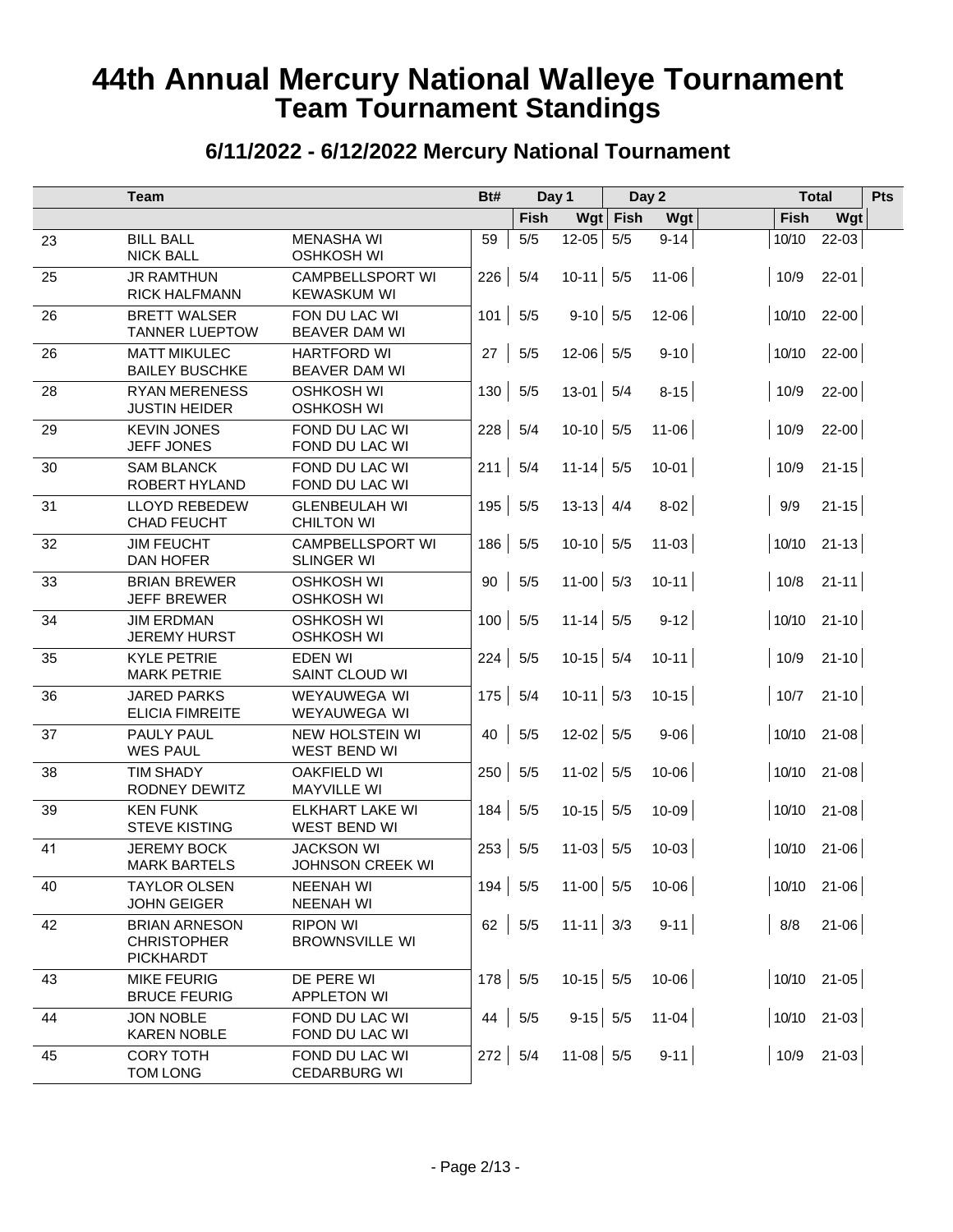|    | <b>Team</b>                                              |                                              | Bt#            |       | Day 1       |            | Day 2                        |       | <b>Total</b>      | Pts |
|----|----------------------------------------------------------|----------------------------------------------|----------------|-------|-------------|------------|------------------------------|-------|-------------------|-----|
|    |                                                          |                                              |                | Fish  |             | $Wgt$ Fish | Wgt                          | Fish  | Wgt               |     |
| 46 | <b>PATRICK HUGGETT</b><br><b>JASON GOEBEL</b>            | NORTH FOND DU LAC WI<br><b>OSHKOSH WI</b>    | 85             | $5/5$ | $8-03$      | 5/3        | $12 - 14$                    | 10/8  | $21 - 01$         |     |
| 48 | <b>KYLE HARMSEN</b><br><b>JOE DURANT</b>                 | WINNECONNIE WI<br><b>WAUPUN WI</b>           | 273            | 5/5   | $12-03$ 5/5 |            | $8-12$                       |       | $10/10$ 20-15     |     |
| 47 | <b>SHAWN MC LAUGHLIN</b><br>TED WINKELMAN                | <b>LAONA WI</b><br>LAONA WI                  | 74             | 5/5   | $11-08$ 5/5 |            | $9-07$                       |       | $10/10$ 20-15     |     |
| 50 | <b>JESSE DENZ</b><br>JACOB DENZ                          | WEST BEND WI<br><b>FILLMORE WI</b>           | 116            | 5/5   | $11-05$ 5/5 |            | $9 - 08$                     |       | $10/10$ 20-13     |     |
| 49 | <b>ALEX ARNESON</b><br><b>CONOR NOBLE</b>                | FOND DU LAC WI<br>FOND DU LAC WI             | $\overline{7}$ | $5/5$ | $9-14$ 5/5  |            | $10 - 15$                    |       | $10/10$ 20-13     |     |
| 51 | <b>JUSTIN HOLZ</b><br><b>TERRY HOLZ</b>                  | <b>OAKFIELD WI</b><br>FOND DU LAC WI         | 89             | $5/5$ | $11-03$ 5/5 |            | $9 - 09$                     |       | $10/10$ 20-12     |     |
| 52 | <b>KEITH DANIELS</b><br><b>TODD VESPERMAN</b>            | FOND DU LAC WI<br><b>SUAMICO WI</b>          | 128            | 4/4   | $13-00$ 4/4 |            | $7-12$                       | 8/8   | $20 - 12$         |     |
| 53 | <b>ZACH SCHNEIDER</b><br>JOSHUA BOEGEL                   | FOND DU LAC WI<br>NORTH FOND DU LAC WI       | 23             | $5/5$ | $10-05$ 5/5 |            | $10 - 05$                    |       | $10/10$ 20-10     |     |
| 54 | MITCHELL FAIRBANK<br><b>BROCK</b><br>MARGELOFSKY         | <b>OSHKOSH WI</b><br><b>CAMPBELLSPORT WI</b> | 177            | 5/4   | $9-11$ 5/5  |            | $10 - 14$                    | 10/9  | $20-09$           |     |
| 55 | <b>TOM POCIAN</b><br><b>RICK RODE</b>                    | <b>KEWASKUM WI</b><br><b>HARTFORD WI</b>     | 86             | $5/5$ | $11-06$ 5/5 |            | $9-01$                       |       | $10/10$ 20-07     |     |
| 57 | <b>TOM KRUEGER</b><br><b>CRAIG KRUEGER</b>               | <b>COMBINED LOCKS WI</b><br><b>OMRO WI</b>   | 14             | $5/5$ | $10-00$ 5/5 |            | $10 - 06$                    |       | $10/10$ 20-06     |     |
| 56 | <b>BRIAN BELONGEA</b><br><b>TRAVIS BELONGEA</b>          | <b>APPLETON WI</b><br>KAUKAUNA WI            | 240            | 5/4   | $9-11$ 5/5  |            | $10 - 11$                    | 10/9  | $20 - 06$         |     |
| 58 | <b>DAN PRICE</b><br><b>JIM PRICE</b>                     | <b>OSHOSH WI</b><br>FOND DU LAC WI           | 46             | 5/5   | $10-11$ 4/4 |            | $9 - 09$                     | 9/9   | $20 - 04$         |     |
| 60 | <b>TIM KNOESPEL</b><br><b>DYLAN KNOESPEL</b>             | <b>BRILLION WI</b><br><b>GREEN BAY WI</b>    | 160            | 5/5   | $10-06$ 5/5 |            | $9-12$                       | 10/10 | $20-02$           |     |
| 59 | <b>BOB MOONEY</b><br><b>JEREMIAH</b><br><b>TREPZCZYK</b> | FOND DU LAC WI<br><b>DANBURY WI</b>          | 12             | 5/4   | $9-00$ 5/5  |            | $11-02$                      | 10/9  | $20 - 02$         |     |
| 61 | <b>COLIN SMITH</b><br><b>MATT ARTYMIUK</b>               | <b>HARTFORD WI</b><br><b>HARTFORD WI</b>     | 57             | 5/5   | $10-02$ 5/5 |            | $9 - 13$                     |       | $ 10/10 \t19-15 $ |     |
| 62 | <b>JOSHUA KRAMER</b><br>JOSH HOOYMAN                     | KAUKAUNA WI<br><b>GREENVILLE WI</b>          |                |       |             |            | $258$   5/5 10-10   5/5 9-04 |       | $ 10/10 \t19-14 $ |     |
| 64 | DAN ROLOFF<br>MIKE ROLOFF                                | FOND DU LAC WI<br>FOND DU LAC WI             | 18             | 5/5   | $10-05$ 5/5 |            | $9 - 08$                     |       | $ 10/10 19-13 $   |     |
| 63 | <b>ALAN MCARTHUR</b><br><b>NATHAN MCARTHUR</b>           | FOND DU LAC WI<br>FOND DU LAC WI             | 220   5/5      |       | $9-11$ 5/5  |            | $10-02$                      |       | $ 10/10 19-13 $   |     |
| 65 | <b>ELI GUSTASON</b><br>MIKE BARKER                       | FDL WI<br>FDL WI                             | 176            | 5/5   | $9-06$ 5/5  |            | $10 - 06$                    |       | $10/10$ 19-12     |     |
| 66 | <b>JASON STROOK</b><br><b>TODD STROOK</b>                | FALL RIVER WI<br><b>MAYVILLE WI</b>          | 84             | 5/5   | $13-02$ 4/4 |            | $6-10$                       | 9/9   | $19-12$           |     |
| 67 | ALEX MICOLICHEK<br><b>CASEY MCARDLE</b>                  | FOND DU LAC WI<br>FOND DU LAC WI             | 243            | 5/5   | $11-02$ 5/5 |            | $8-07$                       |       | $10/10$ 19-09     |     |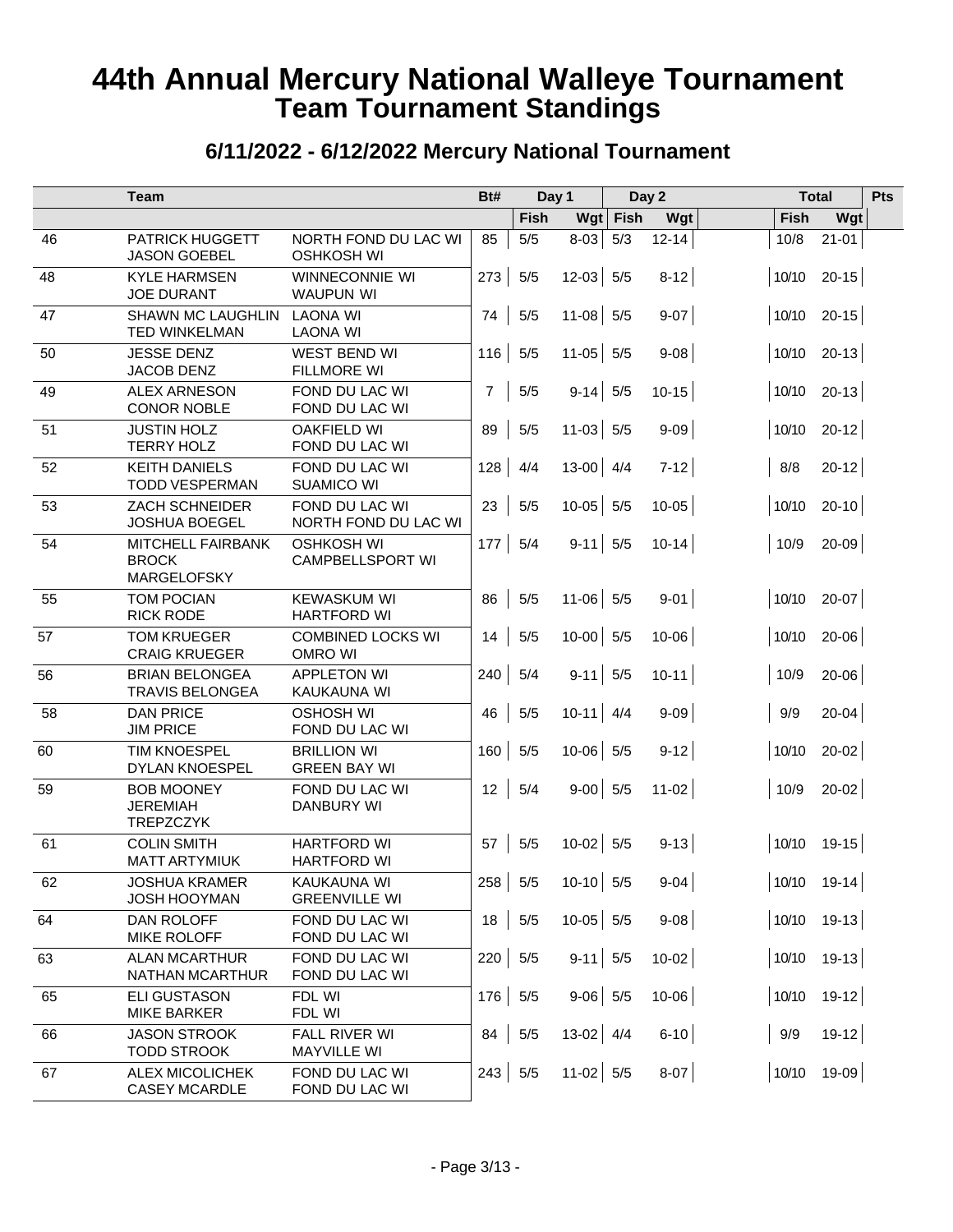#### **6/11/2022 - 6/12/2022 Mercury National Tournament**

|    | <b>Team</b>                                             |                                             | Bt#           |             | Day 1                      |            | Day 2     |       | <b>Total</b>  | Pts |
|----|---------------------------------------------------------|---------------------------------------------|---------------|-------------|----------------------------|------------|-----------|-------|---------------|-----|
|    |                                                         |                                             |               | <b>Fish</b> |                            | $Wgt$ Fish | Wgt       | Fish  | Wgt           |     |
| 68 | <b>CHAD BOHN</b><br><b>CLARENCE BOHN</b>                | FOND DU LAC WI<br>FOND DU LAC WI            | 39            | 3/3         | $6-07$                     | 5/5        | $13 - 01$ | 8/8   | $19-08$       |     |
| 70 | <b>RYAN MIKLE</b><br><b>LEE MIKLE</b>                   | FOND DU LAC WI<br>FOND DU LAC WI            | 229           | 5/5         | $10-01$ 5/5                |            | $9 - 06$  |       | $10/10$ 19-07 |     |
| 69 | <b>KENNETH SARAH</b><br><b>TIM SCHIPPER</b>             | <b>LOMIRA WI</b><br>FOND DU LAC WI          | 121           | $5/5$       | $9-14$ 5/5                 |            | $9 - 09$  |       | $10/10$ 19-07 |     |
| 71 | <b>JOSH ISERLOTH</b><br><b>JON ISERLOTH</b>             | <b>CLINTONVILLE WI</b><br><b>BAYSIDE WI</b> | 76            | $5/5$       | $10-02$ 5/5                |            | $9 - 04$  |       | $10/10$ 19-06 |     |
| 72 | <b>SCOTT GRAY</b><br><b>TIM LYNCH</b>                   | ST CLOUD MN<br>ELDORADO WI                  | 198           | 5/5         | $9-05$ 5/4                 |            | $10 - 00$ | 10/9  | $19-05$       |     |
| 73 | <b>TIM TEICHMILLER</b><br><b>TRAVIS TEICHMILLER</b>     | NORTH FOND DU LAC WI<br>RHINELANDER WI      | 237           | $5/5$       | $10-13$ 4/4                |            | 8-08      | 9/9   | $19-05$       |     |
| 74 | <b>RICK CAVANAUGH</b><br><b>JAMES CAVANAUGH</b>         | <b>OSHKOSH WI</b><br><b>MCHENRY IL</b>      | 17            | 5/4         | $13-10$ 3/3                |            | $5 - 11$  | 8/7   | $19-05$       |     |
| 75 | <b>MARK KRUEGER</b><br><b>TYLER GRUETT</b>              | FOND DU LAC WI<br>PLYMOUTH WI               | 131           | 5/5         | $9-11$ 5/5                 |            | $9 - 09$  | 10/10 | $19-04$       |     |
| 76 | <b>SCOTT GUELL</b><br><b>TRAVIS STEFFEN</b>             | FOND DU LAC WI<br>DE PERE WI                | 88            | $5/5$       | $8-08$ 5/5                 |            | $10 - 10$ | 10/10 | $19-02$       |     |
| 77 | <b>RYAN DEEG</b><br><b>CHRIS SPIERING</b>               | <b>MENASHA WI</b><br>DE PERE WI             | 264           | 4/4         | $8-11$ 5/5                 |            | $10 - 04$ | 9/9   | $18 - 15$     |     |
| 78 | <b>DAVE HARDING</b><br><b>BOB AHNER</b>                 | FOND DU LAC WI<br>FOND DU LAC WI            | 238           | $5/5$       | $12-05$ 3/3                |            | $6 - 10$  | 8/8   | $18 - 15$     |     |
| 79 | <b>BRIAN BAHLS</b><br>TOM WALTERS                       | FOND DU LAC WI<br><b>OSKHOSH WI</b>         | 5             | 4/4         | $8-01$ 5/4                 |            | $10 - 13$ | 9/8   | $18 - 14$     |     |
| 80 | <b>SHAWN WENDT</b><br><b>ZACK WENDT</b>                 | <b>OAKFIELD WI</b><br><b>OAKFIELD WI</b>    | 225           | 4/4         | $6-12$ 5/5                 |            | $12 - 01$ | 9/9   | $18 - 13$     |     |
| 82 | <b>IAN EGGERS</b><br><b>TONY MYSLICKI</b>               | <b>APPLETON WI</b><br><b>APPLETON WI</b>    | 115           | 3/3         | $6-11$ 5/5                 |            | $11 - 15$ | 8/8   | $18-10$       |     |
| 81 | <b>DAN BODINGER</b><br><b>COLE WOELFEL</b>              | <b>CHILTON WI</b><br><b>CHILTON WI</b>      | 142           | 3/2         | $5-14$ 5/5                 |            | $12 - 12$ | 8/7   | $18-10$       |     |
| 83 | <b>ANDREW FIELDS</b><br><b>AVERY FIELDS</b>             | <b>OSHKOSH WI</b><br>OMRO WI                | 132           | 4/4         | $9-00$ 5/5                 |            | $9 - 08$  | 9/9   | $18-08$       |     |
| 84 | <b>RON MODEROW</b><br><b>ARRON MASTERS</b>              | <b>RIPON WI</b><br>OMRO WI                  | 16            | $5/5$       | $9-14$ 2/2                 |            | $8 - 10$  | 7/7   | $18 - 08$     |     |
| 85 | <b>CASEY WUEST</b><br><b>CHAD WUEST</b>                 | <b>SLINGER WI</b><br>FOND DU LAC WI         | 138           | 5/5         | $\mathbf{L}$<br>$9-01$ 5/5 |            | $9 - 06$  |       | 10/10 18-07   |     |
| 86 | JEFFREY SCHAUB<br><b>DAN SCHAUB</b>                     | FOND DU LAC WI<br>VAN DYNE WI               | 41            | $5/5$       | $9-12$ 5/4                 |            | $8 - 11$  |       | $10/9$ 18-07  |     |
| 87 | DAVID DEWITZ<br><b>JOSHUA DEWITZ</b>                    | <b>WAUPUN WI</b><br>FOND DU LAC WI          | 37            | $5/5$       | $9-13$ 5/5                 |            | $8 - 09$  |       | $10/10$ 18-06 |     |
| 88 | <b>DON ALTMEYER</b><br><b>DEAN TIGHE</b>                | FOND DU LAC WI<br>FOND DU LAC WI            | 212           | 5/5         | $9-14$ 4/4                 |            | $8-07$    | 9/9   | $18-05$       |     |
| 89 | <b>THOMAS</b><br>LANGENHORST<br><b>MIKE LANGENHORST</b> | FOND DU LAC WI<br>FOND DU LAC WI            | 79            | 3/3         | $6-11$ 5/5                 |            | $11 - 08$ | 8/8   | $18-03$       |     |
|    | All ties broken from here up                            |                                             |               |             |                            |            |           |       |               |     |
|    |                                                         |                                             |               |             |                            |            |           |       |               |     |
|    |                                                         |                                             | - Page 4/13 - |             |                            |            |           |       |               |     |
|    |                                                         |                                             |               |             |                            |            |           |       |               |     |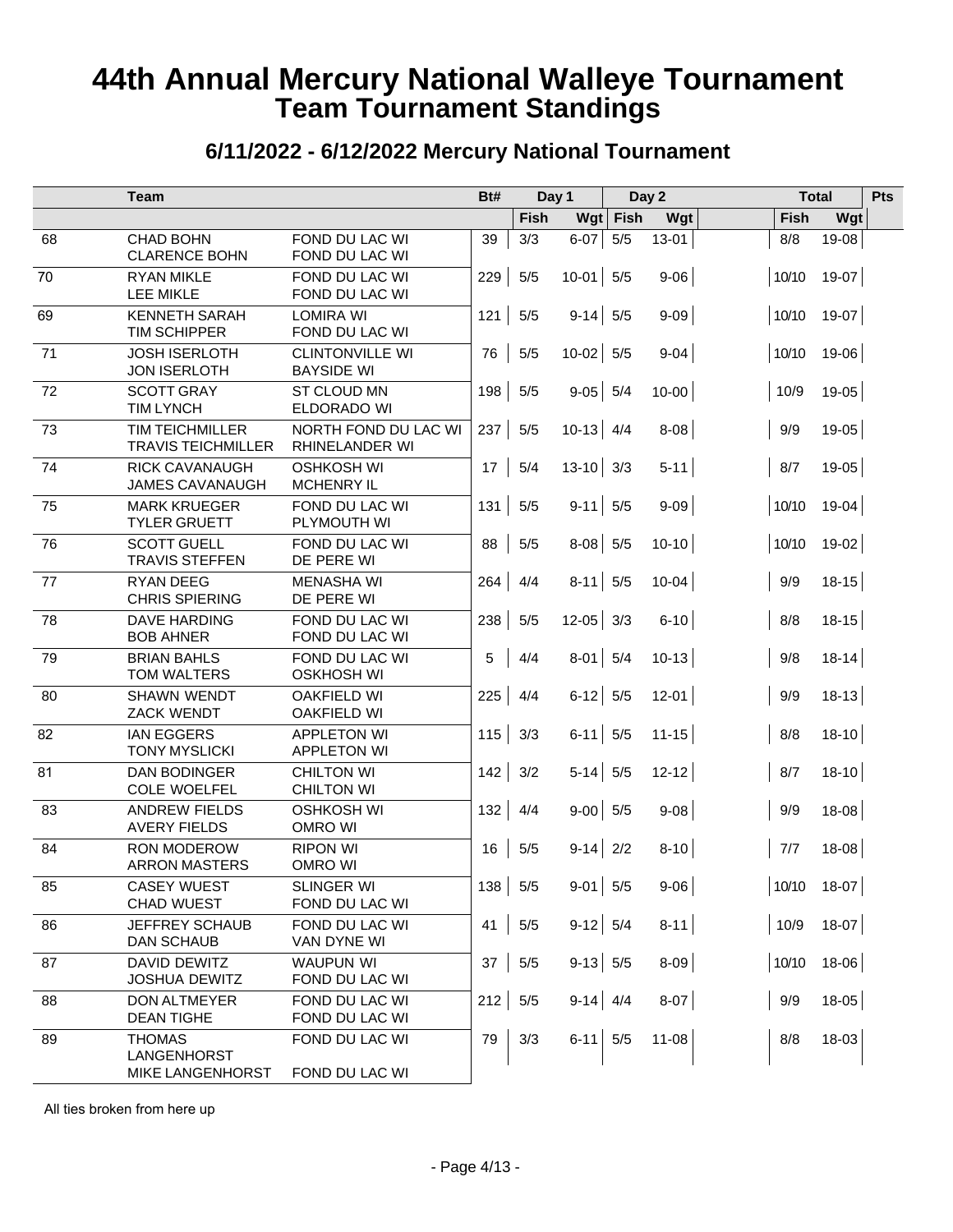|     | <b>Team</b>                                                |                                            | Bt#       |       | Day 1         |      | Day 2     |       | <b>Total</b>  | Pts |
|-----|------------------------------------------------------------|--------------------------------------------|-----------|-------|---------------|------|-----------|-------|---------------|-----|
|     |                                                            |                                            |           | Fish  | Wgt           | Fish | Wgt       | Fish  | Wgt           |     |
| 90  | <b>MICHAEL</b><br><b>STOCKINGER</b><br><b>COREY JACOBY</b> | WEST BEND WI<br><b>FREDONIA WI</b>         | 256       | $5/5$ | $11 - 01$     | 3/3  | $7 - 00$  | 8/8   | $18 - 01$     |     |
| 91  | <b>BRIAN HOREJS</b><br>DAVE KIESOW                         | <b>OSHKOSH WI</b><br><b>OSHKOSH WI</b>     | 67        | 5/5   | $8-15$ 5/5    |      | $9-00$    |       | $10/10$ 17-15 |     |
| 92  | <b>DAVID SCHMIDT</b><br><b>PATRICK SCHMIDT</b>             | <b>OMRO WI</b><br><b>OSHKOSH WI</b>        | 107       | 5/5   | $8-14$ 5/5    |      | $9-00$    |       | $10/10$ 17-14 |     |
| 93  | <b>JOE ROBL</b><br><b>JOSEPH ROBL</b>                      | <b>OSHKOSH WI</b><br><b>OSHKOSH WI</b>     | $191$ 5/5 |       | $10-03$ 4/4   |      | $7-10$    | 9/9   | $17 - 13$     |     |
| 94  | <b>MIKE MCDOWELL</b><br><b>WILLIAM MORGAN</b>              | FOND DU LAC WI<br>FOND DU LAC WI           | 235       | 5/5   | $11-05$ 4/4   |      | $6-07$    | 9/9   | $17 - 12$     |     |
| 95  | <b>BRANDON MONGER</b><br>DAVE MARSHALEK                    | <b>PULASKI WI</b><br><b>GRANT PARK IL</b>  | 93        | 4/4   | $7-08$ 5/5    |      | $10 - 04$ | 9/9   | $17 - 12$     |     |
| 96  | <b>JEFF MILLER</b><br><b>JAY LETT</b>                      | <b>OSHKOSH WI</b><br><b>OSHKOSH WI</b>     | 29        | 5/5   | $8-13$ 4/4    |      | $8 - 15$  | 9/9   | $17 - 12$     |     |
| 97  | <b>JAMIE MORGAN</b><br><b>MITCH WEED</b>                   | <b>SLINGER WI</b><br><b>SLINGER WI</b>     | 117       | 5/5   | $10-07$ 4/3   |      | $7-04$    | 9/8   | $17 - 11$     |     |
| 98  | <b>DAVE THEDER</b><br><b>MITCH THEDER</b>                  | <b>WATERTOWN WI</b><br><b>WATERTOWN WI</b> | 104       | 5/5   | $8-15$ 4/4    |      | $8-09$    | 9/9   | $17 - 08$     |     |
| 99  | MICHAEL BONOW<br><b>KEN SEELEY</b>                         | MILWAUKEE WI<br><b>OSHKOSH WI</b>          | 69        | 4/4   | $6-13$ 5/5    |      | $10 - 09$ | 9/9   | $17 - 06$     |     |
| 100 | <b>TONY GISHKOWSKY</b><br><b>JAMES GISHKOWSKY</b>          | <b>OSHKOSH WI</b><br><b>OSHKOSH WI</b>     | 60        | 5/5   | $10-02$ 3/3   |      | $7-04$    | 8/8   | $17 - 06$     |     |
| 101 | <b>GREGORY BARD</b><br><b>RICK PATT</b>                    | FOND DU LAC WI<br>FOND DU LAC WI           | 151       | 3/3   | $5-11$ 5/5    |      | $11 - 10$ | 8/8   | $17 - 05$     |     |
| 102 | <b>JOSH STUEBS</b><br><b>JORDAN KURKOWSKI</b>              | SHERWOOD WI<br>FOND DU LAC WI              | 169       | 5/5   | $11 - 12$ 3/3 |      | $5-06$    | 8/8   | $17 - 02$     |     |
| 103 | <b>MATTHEW JACOBSON</b><br><b>JIM HUGHES</b>               | <b>FREMONT WI</b><br><b>OSHKOSH WI</b>     | 31        | 5/5   | $10-15$ 4/4   |      | $6-02$    | 9/9   | $17 - 01$     |     |
| 104 | <b>RYAN FREIBERG</b><br>ALEX LINDSLEY                      | FOND DU LAC WI<br>FOND DU LAC WI           | 32        | 5/5   | $8-04$ 4/4    |      | $8 - 11$  | 9/9   | $16 - 15$     |     |
| 105 | <b>RANDY STERR</b><br>DANIEL A WEGNER                      | OCONOMOWOC WI<br><b>HARTFORD WI</b>        | 197       | 5/5   | $10-03$ 4/3   |      | $6-12$    | 9/8   | $16 - 15$     |     |
| 106 | <b>BRIAN WOLTER</b><br><b>WAYNE GRIESEMER</b>              | <b>NEOSHO WI</b><br>FOND DU LAC WI         | $162$ 5/5 |       | $10-02$ 4/4   |      | $6-12$    | 9/9   | $16 - 14$     |     |
| 107 | <b>RICK STOEGBAUER</b><br><b>KEVIN STEFFES</b>             | FOND DU LAC WI<br>FOND DU LAC WI           | $279$ 5/5 |       | $10-10$ 4/3   |      | $6-04$    | 9/8   | $16 - 14$     |     |
| 108 | <b>MARK SCHRAM</b><br>CHASE EBERLY                         | FOND DU LAC WI<br>FREEDOM WI               | 232   5/4 |       | $10-03$ 4/4   |      | $6-11$    | 9/8   | $16 - 14$     |     |
| 109 | <b>CASEY BOHN</b><br><b>CRAIG BOHN</b>                     | FOND DU LAC WI<br>ROSENDALE WI             | 163   5/5 |       | $9-10$ 3/3    |      | $7-04$    | 8/8   | $16 - 14$     |     |
| 110 | DAVE VAN OSS<br>EUGENE VAN OSS                             | <b>APPLTON WI</b><br>ELKHART LAKE WI       | 204       | 5/5   | $9-15$ 4/4    |      | $6-14$    | 9/9   | $16 - 13$     |     |
| 111 | RANDY SCHUETT<br><b>JASON MATHE</b>                        | WINNECONNE WI<br><b>NEENAH WI</b>          | $112$ 5/5 |       | $10-15$ 3/3   |      | $5-14$    | $8/8$ | $16-13$       |     |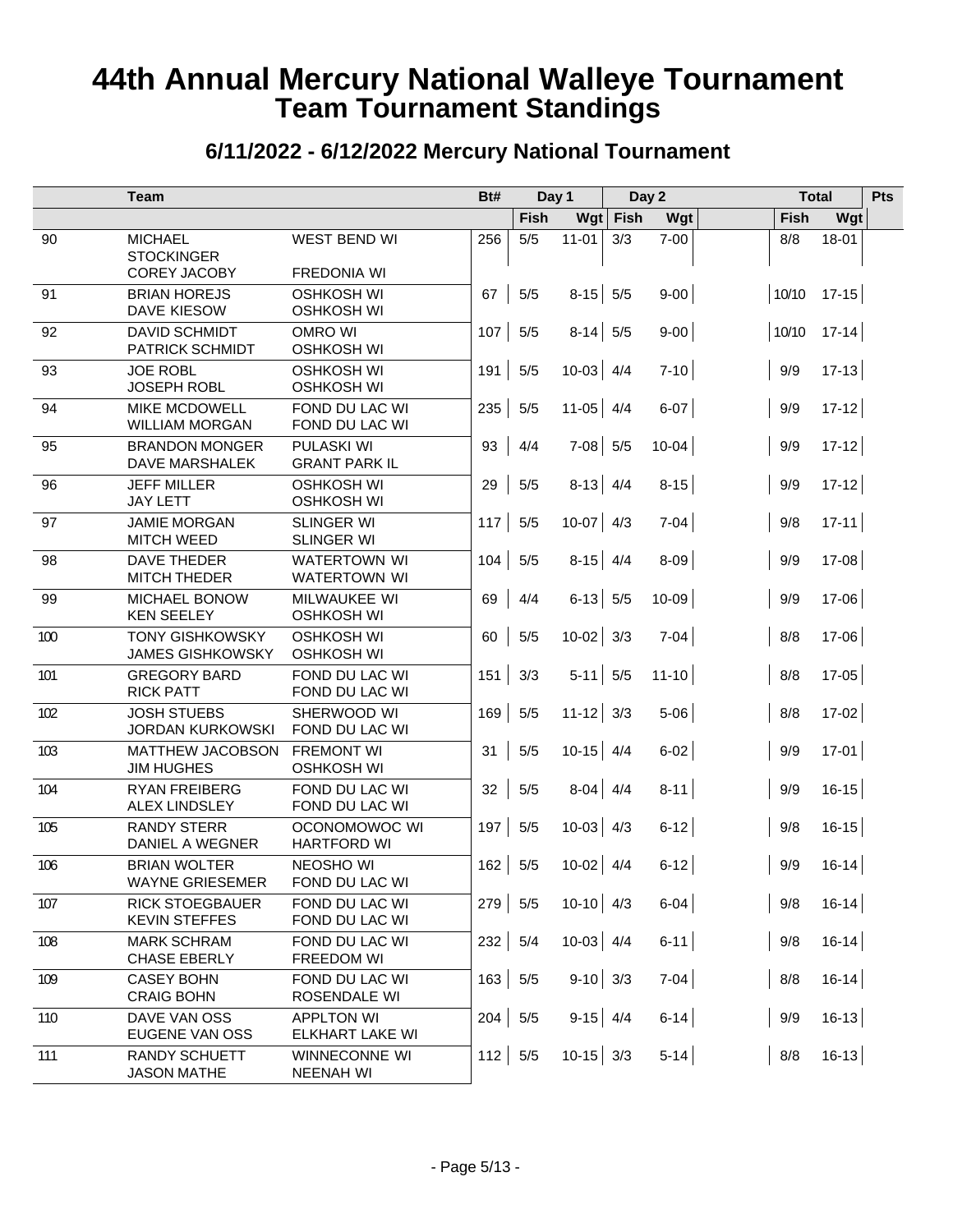|     | <b>Team</b>                                        |                                                | Bt#       |       | Day 1       |            | Day 2     |       | <b>Total</b> | Pts |
|-----|----------------------------------------------------|------------------------------------------------|-----------|-------|-------------|------------|-----------|-------|--------------|-----|
|     |                                                    |                                                |           | Fish  |             | $Wgt$ Fish | Wgt       | Fish  | Wgt          |     |
| 112 | <b>RAY VANASTEN</b><br>ANDRE STEWART               | <b>APPLETON WI</b><br>KAUKAUNA WI              | 134       | 5/5   | $10 - 09$   | 3/2        | $6 - 04$  | 8/7   | $16 - 13$    |     |
| 113 | JIM O'BRIEN SR.<br>JIM O'BRIEN JR.                 | WAUKESHA WI<br><b>WAUKESHA WI</b>              | 9         | 3/3   | $7-01$ 5/4  |            | $9-12$    | 8/7   | $16 - 13$    |     |
| 114 | <b>JACOB NEMETH</b><br><b>TYLER STANFIELD</b>      | <b>WAUKESHA WI</b><br><b>WAUKESHA WI</b>       | 181       | $5/5$ | $11-05$ 3/2 |            | $5-04$    | 8/7   | $16 - 09$    |     |
| 115 | <b>JASON MUCHE</b><br><b>ERNIE ANDERSON</b>        | <b>OSHKOSH WI</b><br><b>OSHKOSH WI</b>         | 180       | $5/5$ | $8-10$ 4/4  |            | $7 - 14$  | 9/9   | $16 - 08$    |     |
| 116 | <b>ADAM KAPHENGST</b><br><b>CORY SMITH</b>         | <b>EDEN WI</b><br>FOND DU LAC WI               | 70        | $5/5$ | $10-09$ 3/3 |            | $5 - 15$  | 8/8   | $16 - 08$    |     |
| 117 | <b>DEREK SIMPSON</b><br><b>JUSTINE ARNDT</b>       | KAUKAUNA WI<br><b>KAUKAUNA WI</b>              | 20        | 4/4   | $6-08$ 5/5  |            | $9 - 14$  | 9/9   | $16 - 06$    |     |
| 118 | <b>JASON MILLER</b><br><b>MATTHEW MILLER</b>       | <b>MENASHA WI</b><br><b>BERLIN WI</b>          | 154       | 5/5   | $9-06$ 4/4  |            | $7-00$    | 9/9   | $16 - 06$    |     |
| 119 | <b>COLE JOHNSON</b><br><b>BLAKE JOHNSON</b>        | <b>OSHKOSH WI</b><br><b>OSHKOSH WI</b>         | 268       | 4/4   | $8-13$ 4/4  |            | $7 - 08$  | 8/8   | $16 - 05$    |     |
| 120 | <b>COREY MEYER</b><br>HUNTER SEELOW                | <b>LARSEN WI</b><br><b>LARSEN WI</b>           | 171       | $5/5$ | $12-09$ 2/2 |            | $3-12$    | 7/7   | $16 - 05$    |     |
| 121 | <b>JASON KISSINGER</b><br><b>JAMES KROEGER</b>     | FOND DU LAC WI<br><b>CASCADE WI</b>            | 271       | 3/3   | $10-01$ 2/2 |            | $6 - 03$  | $5/5$ | $16 - 04$    |     |
| 122 | PAUL FERCH<br><b>AUSTIN FERCH</b>                  | <b>BRANDON WI</b><br><b>BRANDON WI</b>         | 179       | 4/4   | $7-15$ 5/5  |            | $8 - 04$  | 9/9   | $16-03$      |     |
| 123 | <b>JAKE SCHNETZER</b><br><b>GAVIN WUEST</b>        | FOND DU LAC WI<br>NORTH FOND DU LAC WI         | 80        | $5/5$ | $8-08$ 5/5  |            | $7-10$    | 10/10 | $16-02$      |     |
| 124 | RALPH JANZER JR<br>MICHAEL GEORGE                  | <b>CAMPBELLSPORT WI</b><br><b>LAMARTINE WI</b> | 96        | $5/5$ | $9-00$ 4/4  |            | $7-01$    | 9/9   | $16-01$      |     |
| 125 | <b>STEVE BINGHAM</b><br><b>RON BINGHAM</b>         | FOND DU LAC WI<br>RICHLAND CENTER WI           | 135       | $5/5$ | $10-00$ 3/3 |            | $6-01$    | 8/8   | $16-01$      |     |
| 126 | ROBERT OLSON<br><b>JONATHON HERMAN</b>             | <b>LARSEN WI</b><br>DE PERE WI                 | 215       | 5/5   | $9-14$ 3/3  |            | $6 - 03$  | 8/8   | $16-01$      |     |
| 127 | <b>TREVOR SCHOERNER</b><br><b>JUSTIN WAKEFIELD</b> | SHEBOYGAN WI<br><b>NEW HOLSTEN WI</b>          | 120       | 5/5   | $8-14$ 3/3  |            | $7 - 02$  | 8/8   | $16-00$      |     |
| 128 | <b>LUKE LEANNA</b><br><b>JACOB LEANNA</b>          | <b>FITCHBURG WI</b><br><b>MONTELLO WI</b>      | 11        | 5/4   | $10 - 05$   | 3/3        | $5 - 11$  | 8/7   | $16 - 00$    |     |
| 129 | MIKE SCHWARZ<br><b>ALEX WILKENS</b>                | NEW HOLSTEIN WI<br><b>CLEVELAND WI</b>         | 51        | 4/4   | $6-15$ 5/5  |            | $9 - 00$  | 9/9   | $15 - 15$    |     |
| 130 | <b>BENNETT GLIDDEN</b><br><b>PATRICK MARX</b>      | <b>CHILTON WI</b><br><b>CHILTON WI</b>         | 50        | 3/2   | $4-15$ 5/5  |            | $10 - 14$ | 8/7   | $15-13$      |     |
| 131 | MICHAEL LAMBRECHT<br>MICHAEL DOCTA                 | <b>WRIGHTSTOWN WI</b><br>FIND DU LAC WI        | 170       | 5/5   | $9-01$ 3/3  |            | $6-11$    | 8/8   | $15-12$      |     |
| 132 | <b>ERIC LARSEN</b><br><b>TYLER NOLAN</b>           | KAUKAUNA WI<br><b>GREEN BAY WI</b>             | $282$ 3/3 |       | $7-02$ 5/5  |            | $8-10$    | 8/8   | $15-12$      |     |
| 133 | <b>MATT KISSINGER</b><br>JAKE WADE                 | <b>CASCADE WI</b><br>CAMPBELLSPORT WI          | 222       | 5/5   | $10-14$ 3/3 |            | $4 - 13$  | $8/8$ | $15-11$      |     |
| 134 | DAVE SUPPLE<br><b>STEVE SUPPLE</b>                 | VAN DYNE WI<br>FOND DU LAC WI                  | 43        | 4/4   | $8-02$ 4/4  |            | $7-06$    | 8/8   | $15-08$      |     |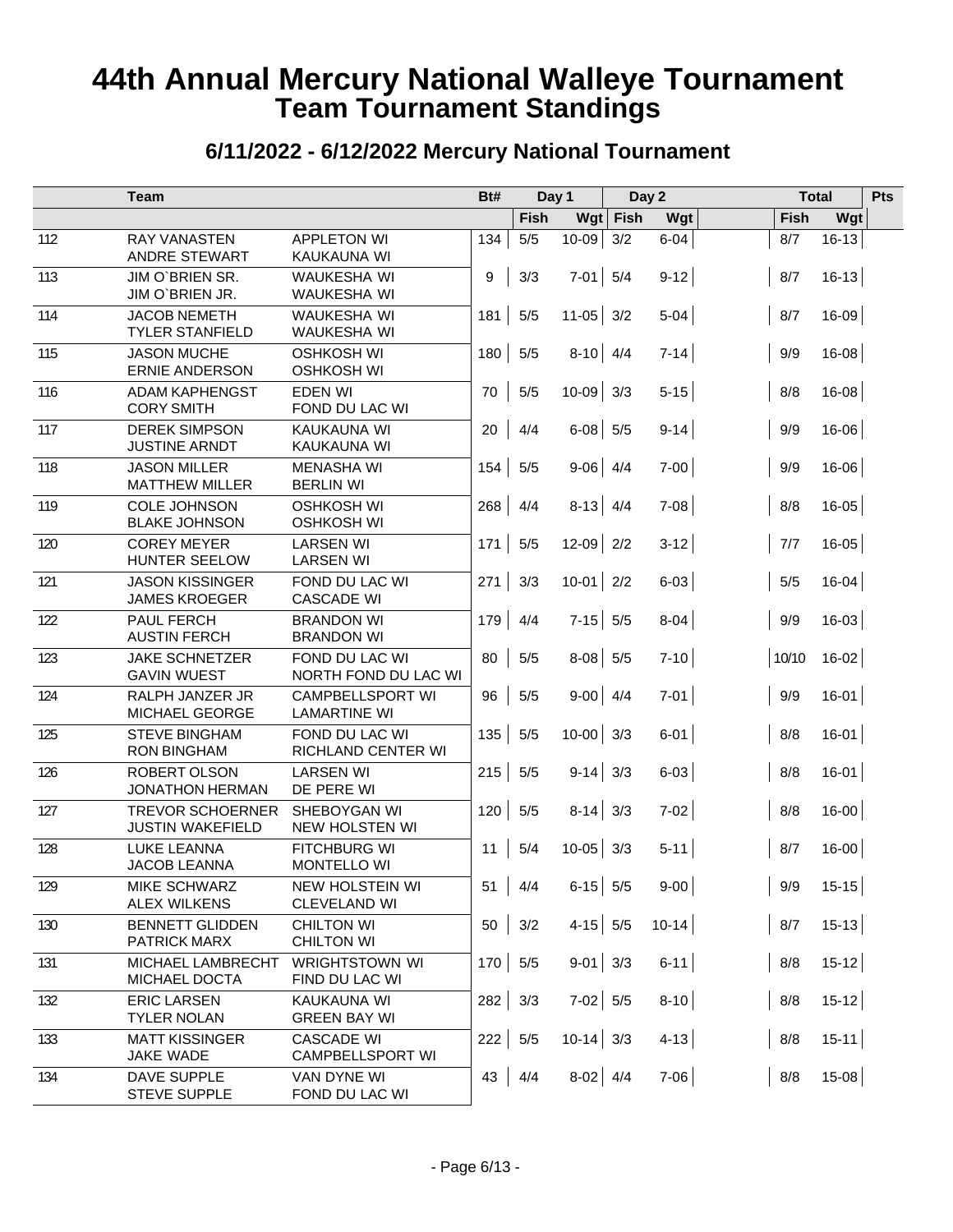|     | <b>Team</b>                                        |                                          | Bt# |       | Day 1                       |            | Day 2     |       | <b>Total</b> | Pts |
|-----|----------------------------------------------------|------------------------------------------|-----|-------|-----------------------------|------------|-----------|-------|--------------|-----|
|     |                                                    |                                          |     | Fish  |                             | $Wgt$ Fish | Wgt       | Fish  | Wgt          |     |
| 135 | DAVE SCHUTT<br><b>ROB TESKE</b>                    | PICKETT WI<br><b>OSHKOSH WI</b>          | 262 | 3/3   | $6-12$                      | 5/5        | $8 - 10$  | 8/8   | $15-06$      |     |
| 136 | <b>KEVIN CARSTENSEN</b><br>PERRY NIEVINSKI         | <b>MEDFORD WI</b><br><b>MOSINEE WI</b>   | 72  | 4/4   | $6-15$ 5/4                  |            | $8 - 06$  | $9/8$ | $15 - 05$    |     |
| 137 | ROBIN LEONARD<br><b>ROB REITZ</b>                  | KOHLER WI<br>SHEBOYGAN FALLS WI          | 281 | $2/2$ | $5-01$ 5/5                  |            | $10-02$   | 7/7   | $15-03$      |     |
| 138 | <b>ADAM SCHMITT</b><br><b>TIM GROTH</b>            | <b>CHILTON WI</b><br><b>JACKSON WI</b>   | 210 | $5/5$ | $11-04$ 2/2                 |            | $3 - 14$  | 7/7   | $15-02$      |     |
| 139 | <b>ADAM PHALIN</b><br><b>BILL ISERLOTH</b>         | PLYMOUTH WI<br>PLYMOUTH WI               | 94  | 4/4   | $6-06$ 4/4                  |            | $8 - 09$  | 8/8   | $14 - 15$    |     |
| 140 | <b>LEVI MINNEMA</b><br><b>JOE MINNEMA</b>          | <b>VERONA WI</b><br><b>BUTTERNUT WI</b>  | 15  | $5/5$ | $13-00$ 1/1                 |            | $1 - 15$  | 6/6   | $14 - 15$    |     |
| 141 | <b>KEVIN ARNE</b><br><b>DRAKE ARNE</b>             | <b>OAKFIELD WI</b><br><b>OAKFIELD WI</b> | 242 | $5/5$ | $13-04$ 1/1                 |            | $1 - 10$  | 6/6   | $14 - 14$    |     |
| 142 | <b>CHAD LIEDKE</b><br><b>JOSH LIEDKE</b>           | FOND DU LAC WI<br>FOND DU LAC WI         | 168 | 4/4   | $5-11$ 4/4                  |            | $9-02$    | 8/8   | $14 - 13$    |     |
| 143 | <b>VINCENT BURRI</b><br><b>ISRAEL BURRI</b>        | <b>WALDO WI</b><br><b>OSHKOSH WI</b>     | 122 | $5/5$ | $8-10$ 3/3                  |            | $6 - 03$  | 8/8   | $14 - 13$    |     |
| 144 | <b>LOGAN LYNCH</b><br><b>RYAN MORGAN</b>           | ELDORADO WI<br>ROSENDALE WI              | 244 | 5/5   | $11-01$ 2/2                 |            | $3-12$    | 7/7   | $14 - 13$    |     |
| 145 | <b>JEFF SASS</b><br><b>TODD RIEDER</b>             | FOND DU LAC WI<br><b>OAKFIELD WI</b>     | 206 | 5/5   | $9-08$ 3/3                  |            | $5 - 01$  | 8/8   | $14 - 09$    |     |
| 146 | <b>TRAVIS PULS</b><br><b>RICHARD PULS</b>          | <b>MAYVILLE WI</b><br><b>MAYVILLE WI</b> | 119 | 5/5   | $11-10$ 2/2                 |            | $2 - 15$  | 7/7   | $14 - 09$    |     |
| 147 | <b>DAN SCHMITT</b><br><b>LEVI MUELLER</b>          | <b>MONTELLO WI</b><br>PRINCETON WI       | 103 | 2/2   | $3-03$ 5/5                  |            | $11 - 06$ | 7/7   | $14 - 09$    |     |
| 148 | <b>LARRY PROPSON</b><br><b>ALVIN PROPSON</b>       | <b>CHILTON WI</b><br><b>CHILTON WI</b>   | 261 | 5/4   | $10-09$ 2/2                 |            | $4-00$    | 7/6   | $14 - 09$    |     |
| 149 | <b>ANDREW PIKE</b><br><b>DOUGLAS BODDEN</b>        | THERESA WI<br><b>MAYVILLE WI</b>         | 189 | 5/2   | $12-05$ 1/1                 |            | $2 - 03$  | 6/3   | $14 - 08$    |     |
| 150 | <b>DAN SITTIG</b><br><b>RYAN SITTIG</b>            | STURTEVANT WI<br>STURTEVANT WI           | 149 | 4/4   | $7-03$ 4/4                  |            | $7-04$    | 8/8   | $14-07$      |     |
| 151 | <b>MARK RAMGE</b><br><b>CARY LITERSKI</b>          | WINNECONNE WI<br>WAUPACA WI              | 263 | 4/4   | $5-09$                      | 4/3        | $8 - 13$  | 8/7   | $14 - 06$    |     |
| 152 | <b>KEN GROESCHEL</b><br><b>DOUG PIETROWSKI</b>     | <b>MALONE WI</b><br>FOND DU LAC WI       | 192 | 5/5   | $\mathbf{L}$<br>$10-15$ 2/2 |            | $3-07$    | 7/7   | $14 - 06$    |     |
| 152 | RYAN FOSTER<br><b>NIKKI HIGGINS</b>                | KAUKAUNA WI<br>KAUKAUNA WI               | 124 | 5/5   | $10-15$ 2/2                 |            | $3-07$    | 7/7   | $14 - 06$    |     |
| 154 | <b>TOM BEESLEY</b><br><b>BOB SCHOMMER</b>          | NORTH FOND DU LAC WI<br><b>EDEN WI</b>   | 140 | 2/2   | $4-09$ 5/5                  |            | $9 - 12$  | 7/7   | $14 - 05$    |     |
| 155 | <b>DAWSON BASTIAN</b><br><b>TRENT PAPESH</b>       | Campbellsport WI<br><b>APPLETON WI</b>   | 75  | 2/2   | $4-04$ 5/5                  |            | $10-00$   | 7/7   | $14 - 04$    |     |
| 156 | <b>FORREST AHNER</b><br><b>JUSTIN HARDING</b>      | FOND DU LAC WI<br>FOND DU LAC WI         | 233 | 5/5   | $10-08$ 2/2                 |            | $3 - 11$  | 7/7   | $14 - 03$    |     |
| 157 | <b>BENJAMIN SCHMOLDT</b><br><b>CULLEN SCHMOLDT</b> | <b>KEWASKUM WI</b><br>WEST BEND WI       | 158 | 5/4   | $9-10$ 2/2                  |            | $4-09$    | 7/6   | $14-03$      |     |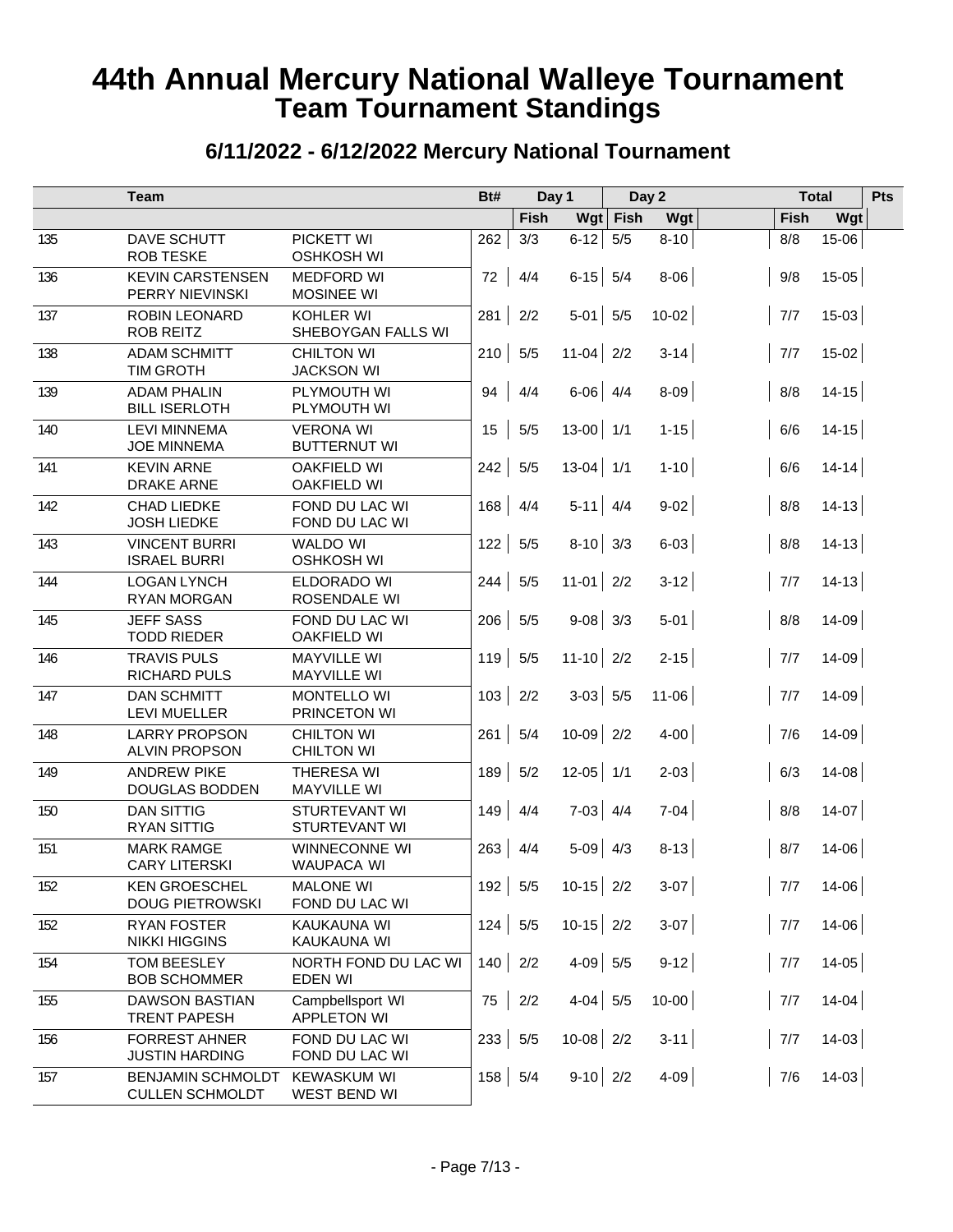|     | <b>Team</b>                                                  |                                              | Bt#       |                | Day 1       |            | Day 2     |             | <b>Total</b> | Pts |
|-----|--------------------------------------------------------------|----------------------------------------------|-----------|----------------|-------------|------------|-----------|-------------|--------------|-----|
|     |                                                              |                                              |           | <b>Fish</b>    |             | $Wgt$ Fish | Wgt       | Fish        | Wgt          |     |
| 158 | CARL STEPP JR.<br>ROBERT ZWOLINSKI                           | SOUTH MILWAUKEE WI<br>SOUTH MILWAUKEE WI     | 95        | 4/4            | $8-02$      | 3/3        | $6 - 00$  | 7/7         | $14-02$      |     |
| 159 | <b>WYATT ZIEMER</b><br><b>OWEN ZIEMER</b>                    | VAN DYNE WI<br>VAN DYNE WI                   | 114       | 5/5            | $9-02$ 3/3  |            | $4 - 13$  | 8/8         | $13 - 15$    |     |
| 160 | <b>MIKE VENET</b><br>PAT VENET                               | <b>CRYSTAL LAKE IL</b><br><b>KENOSHA WI</b>  | 201       | 5/5            | $10-06$ 2/2 |            | $3-09$    | 7/7         | $13 - 15$    |     |
| 161 | <b>DAN VELIE</b><br><b>GERALD HELF</b>                       | <b>GREENVILLE WI</b><br><b>GREENVILLE WI</b> | 165       | 5/5            | $9-06$ 2/2  |            | $4 - 08$  | 7/7         | $13 - 14$    |     |
| 162 | PAT SCHUELKE<br><b>SHAUN BUECHEL</b>                         | <b>BERLIN WI</b><br><b>CHILTON WI</b>        | 45        | 4/4            | $6-13$ 3/3  |            | $7-00$    | 7/7         | $13 - 13$    |     |
| 163 | PAT SCHOMMER<br>PAT FREISMUTH                                | FOND DU LAC WI<br>FOND DU LAC WI             | 53        | 4/3            | $6-02$ 4/0  |            | $7 - 08$  | 8/3         | $13 - 10$    |     |
| 164 | <b>OWEN VANDEKOLK</b><br><b>JACOB VANDEKOLK</b>              | <b>WAUPUN WI</b><br><b>WAUPUN WI</b>         | 30        | 4/4            | $7-15$ 2/2  |            | $5 - 11$  | 6/6         | $13 - 10$    |     |
| 165 | STEVEN JOHNSON<br><b>BRIAN POSSIN</b>                        | VAN DYNE WI<br>FOND DU LAC WI                | 126       | 3/3            | $5-00$ 5/4  |            | 8-08      | 8/7         | $13 - 08$    |     |
| 166 | <b>SCOTT VENNE</b><br><b>NICK VENNE</b>                      | FOND DU LAC WI<br>FOND DU LAC WI             | 259       | $5/5$          | $11-04$ 1/1 |            | $2 - 04$  | 6/6         | $13 - 08$    |     |
| 167 | <b>MIKE BLANCK</b><br><b>JOHN RICHTER</b>                    | Malone WI<br><b>MALONE WI</b>                | 33        | 1/1            | $2-14$ 5/2  |            | $10 - 10$ | 6/3         | $13 - 08$    |     |
| 168 | DOUGLAS WARTGOW<br><b>SANDRA SANDERS</b>                     | <b>FREDONIA WI</b><br><b>FREDONIA WI</b>     | 257       | $2/2$          | $4-03$ 5/5  |            | $9 - 04$  | 7/7         | $13-07$      |     |
| 169 | <b>MIKE MAAS</b><br><b>MATT GUENTERBERG</b>                  | N FOND DU LAC WI<br><b>HORICON WI</b>        | 65        | 1/1            | $1-11$ 5/5  |            | $11 - 11$ | 6/6         | $13 - 06$    |     |
| 170 | <b>BRIAN HOLZMANN</b><br><b>JEFF WAGNER</b>                  | FOND DU LAC WI<br>MOUNT CALVARY WI           | 241       | 2/2            | $4-10$ 5/5  |            | $8 - 10$  | 7/7         | $13 - 04$    |     |
| 171 | <b>TYLER NECHODOM</b><br>ARIYA JANSEN                        | LITTLE CHUTE WI<br><b>APPLETON WI</b>        | 254       | 5/5            | $9-04$ 2/1  |            | $3 - 15$  | 7/6         | $13 - 03$    |     |
| 172 | <b>SHANE KNUEPPEL</b><br><b>SCOTT SKUPAS</b>                 | FOND DU LAC WI<br>FOND DU LAC WI             | 267       | 5/5            | $8-11$ 2/2  |            | $4 - 07$  | 7/7         | $13-02$      |     |
| 173 | <b>MIKE MENDLESKY</b><br><b>CONNER MENDLESKY</b>             | FOND DU LAC WI<br>FOND DU LAC WI             | 200       | 5/5            | $9-13$ 2/2  |            | $3 - 01$  | 7/7         | $12 - 14$    |     |
| 174 | <b>JOSHUA PERSHING</b><br><b>MICHAEL SCHNEIDER</b>           | <b>OSHKOSH WI</b><br>FOND DU LAC WI          | 21        | 2/2            | $3-04$ 5/1  |            | $9 - 10$  | 7/3         | $12 - 14$    |     |
| 175 | MICHAEL POPP<br><b>BRANDON POPP</b>                          | FOND DU LAC WI<br><b>MENASHA WI</b>          | $216$ 5/5 |                | $12 - 14$   |            |           | $5/5$       | $12 - 14$    |     |
| 176 | <b>JEFF WALTERS</b><br><b>BRANDON WALTERS</b>                | OAKFIELD WI<br><b>APPLETON WI</b>            | 25        | 4/4            | $6-00$ 4/4  |            | $6-12$    | $8/8$       | $12 - 12$    |     |
| 177 | <b>BRAD ZAHRINGER</b><br>JOEL JUSTINGER                      | <b>MENASHA WI</b><br><b>APPLETON WI</b>      | 247       | 2/2            | $3-01$ 5/5  |            | $9-11$    | $\vert$ 7/7 | $12 - 12$    |     |
| 178 | <b>DERIC MAGNUSSEN</b><br><b>MATTHEW</b><br><b>MAGNUSSEN</b> | FOND DU LAC WI<br><b>WATERTOWN WI</b>        | 108       | 5/5            | $10-15$ 1/1 |            | $1 - 11$  | 6/6         | $12 - 10$    |     |
| 179 | DAVID BRAZEE JR<br><b>JESSICA BRAZEE</b>                     | <b>LOMIRA WI</b><br><b>LOMIRA WI</b>         |           | $157 \mid 3/3$ | $5-14$ 3/3  |            | $6-12$    | 6/6         | $12 - 10$    |     |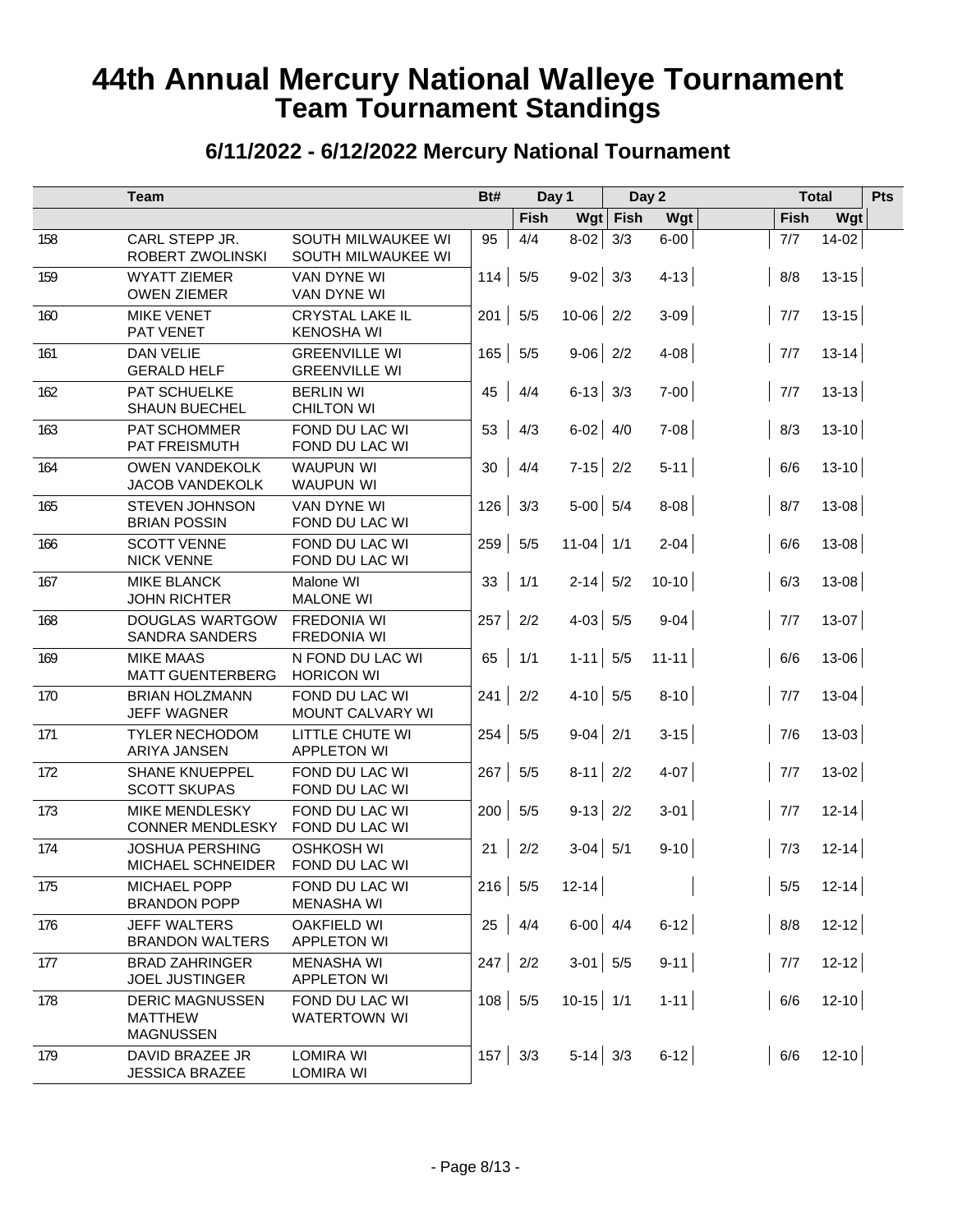|     | <b>Team</b>                                              |                                           | Bt#            |             | Day 1        |            | Day 2     |       | <b>Total</b> | Pts |
|-----|----------------------------------------------------------|-------------------------------------------|----------------|-------------|--------------|------------|-----------|-------|--------------|-----|
|     |                                                          |                                           |                | <b>Fish</b> |              | $Wgt$ Fish | Wgt       | Fish  | Wgt          |     |
| 180 | <b>BRAD TEICHMILLER</b><br><b>RYNE DEWITZ</b>            | FOND DU LAC WI<br>VAN DYNE WI             | 234            | 4/4         | $9-03$       | 2/2        | $3 - 05$  | 6/6   | $12 - 08$    |     |
| 181 | <b>ROGER SKIBINSKI</b><br><b>KYLE SKIBINSKI</b>          | OAK CREEK WI<br>OAK CREEK WI              | 55             | 1/1         | $1-14$ 5/5   |            | $10 - 07$ | 6/6   | $12 - 05$    |     |
| 182 | <b>DAN BEATTIE</b><br><b>JAKE BEATTIE</b>                | PICKETT WI<br><b>PICKETT WI</b>           | 78             | 1/1         | $1 - 11$ 5/5 |            | $10 - 09$ | 6/6   | $12 - 04$    |     |
| 183 | <b>ZACH BOEHNLEIN</b><br><b>JOE BOEHNLEIN</b>            | <b>CHILTON WI</b><br><b>CHILTON WI</b>    | 129            | 5/5         | $12-03$      |            |           | $5/5$ | $12 - 03$    |     |
| 184 | MIKE DEWITZ<br><b>BOB PANKOW</b>                         | <b>LOMIRA WI</b><br><b>OSHKOSH WI</b>     | 277            | 2/2         | $3-08$ 5/5   |            | $8 - 09$  | 7/7   | $12 - 01$    |     |
| 185 | <b>JIM BREISTER</b><br><b>JOHN BREISTER</b>              | FOND DU LAC WI<br><b>VANDYNE WI</b>       | 1              | 4/4         | $7-12$ 2/1   |            | $4 - 05$  | 6/5   | $12 - 01$    |     |
| 186 | <b>BRAD RUDIE</b><br><b>DAN YOST</b>                     | <b>APPLETON WI</b><br><b>NEENAH WI</b>    | 145            | 3/3         | $6-01$ 3/2   |            | $5 - 14$  | 6/5   | $11 - 15$    |     |
| 187 | <b>TED KAROW</b><br><b>RICK KERR</b>                     | <b>OSHKOSH WI</b><br>BUTTE DES MORT WI    | 275            | $5/5$       | $11 - 12$    |            |           | $5/5$ | $11 - 12$    |     |
| 188 | <b>JOSH OLIVER</b><br><b>CLAYTON LEROY</b>               | <b>GREENVILLE WI</b><br><b>OMRO WI</b>    | 118            | 4/4         | $7-14$ 2/2   |            | $3-12$    | 6/6   | $11 - 10$    |     |
| 189 | <b>RICH SCHUSTER</b><br><b>CORY CRAIG</b>                | <b>OMRO WI</b><br>OMRO WI                 | 144            | 1/1         | $1-08$ 5/5   |            | $10 - 01$ | 6/6   | $11 - 09$    |     |
| 190 | <b>RILEY BOHN</b><br><b>MASON BOHN</b>                   | ROSENDALE WI<br>ROSENDALE WI              | 66             | 3/3         | $6-07$ 3/3   |            | $5 - 02$  | 6/6   | $11 - 09$    |     |
| 191 | <b>STEVE RENDERMAN</b><br><b>DAVID RENDERMAN</b>         | FOND DU LAC WI<br>FOND DU LAC WI          | 56             | 1/1         | $2-05$ 5/5   |            | $9 - 03$  | 6/6   | $11 - 08$    |     |
| 192 | <b>BLAINE HORNES II</b><br><b>BLAINE HORNES</b>          | <b>OSHKOSH WI</b><br>WINNECONNE WI        | 164            | 2/2         | $3-10$ 5/5   |            | $7 - 11$  | 7/7   | $11 - 05$    |     |
| 193 | <b>KEN STEFFES</b><br>LUKE SCHNEIDER                     | FOND DU LAC WI<br><b>MALONE WI</b>        | 52             | 3/3         | $6-13$ 3/2   |            | $4 - 06$  | 6/5   | $11 - 03$    |     |
| 194 | <b>BRANDON</b><br><b>BROETZMANN</b><br>NICHOLAS ERICKSON | <b>WAUPUN WI</b><br><b>MARIBEL WI</b>     | 156            | 2/2         | $4 - 09$     | 4/4        | $6 - 09$  | 6/6   | $11 - 02$    |     |
| 195 | <b>JACK HOBBS</b><br><b>DAVID HOBBS</b>                  | FOND DU LAC WI<br>FOND DU LAC WI          | 71             |             |              | 5/5        | $10 - 15$ | $5/5$ | $10-15$      |     |
| 196 | <b>STUART MUCHE</b><br>AARON MUCHE                       | VAN DYNE WI<br>VAN DYNE WI                | 141            | 5/5         | $8-04$ 1/1   |            | $2 - 08$  | 6/6   | $10-12$      |     |
| 197 | <b>SHAWN KAHUT</b><br><b>BRAD SCHRAUTH</b>               | FOND DU LAC WI<br><b>CAMPBELLSPORT WI</b> | $166$ 5/5      |             | $10-10$      |            |           | $5/5$ | $10-10$      |     |
| 198 | <b>JOSH MILLER</b><br>NICHOLAS FUDE                      | <b>HORICON WI</b><br><b>HORICON WI</b>    | 150            | 2/2         | $3-10$ 4/2   |            | $6-13$    | 6/4   | $10-07$      |     |
| 199 | <b>JASON ROBINSON</b><br>JASON O'CONNELL                 | <b>OSHKOSH WI</b><br>WINNECONNE WI        | $\overline{2}$ | $2/2$       | $3-05$ 3/3   |            | $7-02$    | $5/5$ | $10-07$      |     |
| 200 | <b>TOM HOINACKI</b><br><b>BRIAN BALL</b>                 | <b>WAUPUN WI</b><br>WAUPUN WI             | 266            | 5/5         | 10-06        |            |           | $5/5$ | $10 - 06$    |     |
| 201 | <b>JOHN GUILLEN</b><br><b>TIMOTHY BERGEN</b>             | <b>CHILTON WI</b><br>FOND DU LAC WI       | 173            | 5/4         | $10 - 06$    |            |           | 5/4   | $10 - 06$    |     |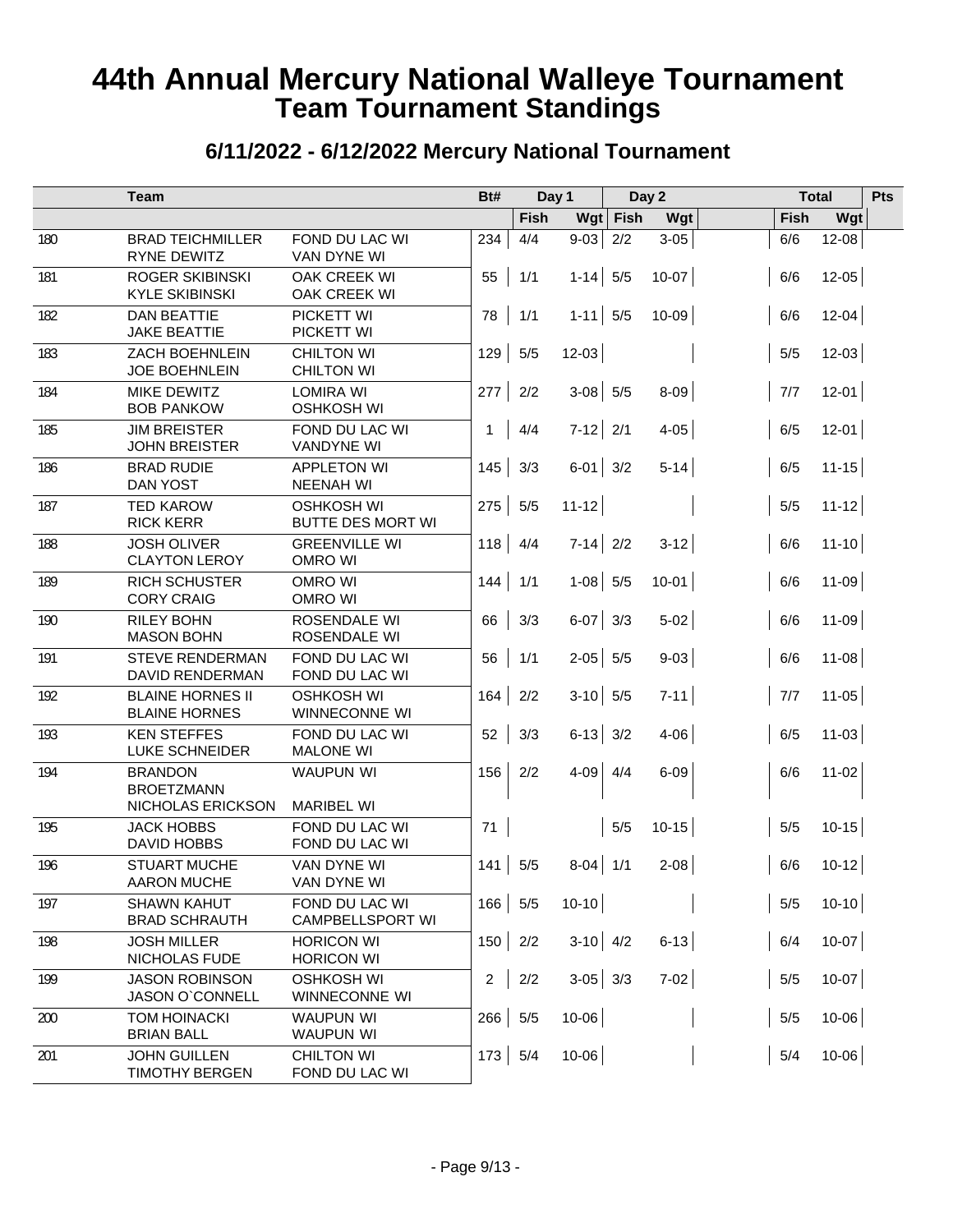|     | <b>Team</b>                                                     |                                                | Bt# |       | Day 1        | Day 2 |          |       | <b>Total</b> | Pts |
|-----|-----------------------------------------------------------------|------------------------------------------------|-----|-------|--------------|-------|----------|-------|--------------|-----|
|     |                                                                 |                                                |     | Fish  | Wgt          | Fish  | Wgt      |       | Fish         | Wgt |
| 202 | RANDY HARWOOD<br><b>BRAD SKUPAS</b>                             | <b>OSHKOSH WI</b><br><b>WAUTOMA WI</b>         | 6   | $5/5$ | $10 - 05$    |       |          | 5/5   | $10 - 05$    |     |
| 203 | <b>DEREK MORAVEC</b><br><b>BRANDON MORAVEC</b>                  | <b>WABENO WI</b><br>PLOVER WI                  | 63  | 5/5   | $10 - 04$    |       |          | $5/5$ | $10 - 04$    |     |
| 204 | <b>SCOTT SCHURER</b><br><b>MASON ARNOLD</b>                     | <b>MENASHA WI</b><br><b>APPLETON WI</b>        | 35  | 5/5   | $10-03$      |       |          | 5/5   | $10-03$      |     |
| 205 | <b>JOSEPH BRENNER</b><br><b>JASON BRENNER</b>                   | MT. CALVARY WI<br>FOND DU LAC WI               | 190 | 2/1   | $3-07$ 3/3   |       | $6 - 12$ | 5/4   | $10-03$      |     |
| 206 | <b>CHRIS RADANDT</b><br><b>JEFF RADANDT</b>                     | <b>ROTHSCHILD WI</b><br><b>KRONENWETTER WI</b> | 214 | 1/1   | $2-07$ 3/3   |       | $7-10$   | 4/4   | $10-01$      |     |
| 207 | MICHAEL LAUENSTEIN<br><b>JIM HAYES</b>                          | <b>STILLWATER MN</b><br><b>TWIN LAKES WI</b>   | 207 | 4/4   | $6-07$ 2/2   |       | $3 - 06$ | 6/6   | $9-13$       |     |
| 208 | <b>JEFFREY GIBSON</b><br><b>COLBY GIBSON</b>                    | PICKETT WI<br>PICKETT WI                       | 252 | 5/5   | $9 - 11$     |       |          | 5/5   | $9 - 11$     |     |
| 209 | <b>DAVID STICH</b><br><b>RYAN STICH</b>                         | <b>KENOSHA WI</b><br><b>KENOSHA WI</b>         | 127 | 3/3   | $7-00$ 1/1   |       | $2 - 08$ | 4/4   | $9 - 08$     |     |
| 210 | <b>RANDY MULDER</b><br>SHAWN WOZNIAK                            | <b>WAUPUN WI</b><br><b>BURNETT WI</b>          | 199 | 2/2   | $3-05$ 4/4   |       | $6 - 02$ | 6/6   | $9-07$       |     |
| 211 | <b>STEVE SCHMIDT</b><br><b>ERIC JOHNSON</b>                     | SHERWOOD WI<br><b>APPLETON WI</b>              | 83  | 5/5   | $9-07$       |       |          | $5/5$ | $9 - 07$     |     |
| 212 | <b>MARK HENKER</b><br><b>COLIN HENKER</b>                       | FOND DU LAC WI<br>FOND DU LAC WI               | 230 | 5/5   | $9 - 06$     |       |          | 5/5   | $9 - 06$     |     |
| 213 | <b>NATHAN KELLER</b><br><b>COREY REKLAU</b>                     | <b>LOMIRA WI</b><br><b>LOMIRA WI</b>           | 152 | 5/5   | $9 - 02$     |       |          | $5/5$ | $9-02$       |     |
| 214 | <b>JACOB SHEELY</b><br><b>BRET WOOLHETHER</b>                   | <b>EDEN WI</b><br><b>EDEN WI</b>               | 10  | 1/1   | $2-05$ 4/4   |       | $6 - 11$ | $5/5$ | $9-00$       |     |
| 215 | <b>SAM STROBEL</b><br>DAKORA KRUPP                              | <b>VAN DYNE WI</b><br>FOND DU LAC WI           | 255 | 3/3   | $5-04$ 2/2   |       | $3-12$   | $5/5$ | $9-00$       |     |
| 216 | <b>DON MUNSON</b><br><b>LLOYD MUNSON</b>                        | FOND DU LAC WI<br>NORTH FOND DU LAC WI         | 202 | 4/4   | $9-00$       |       |          | 4/4   | $9-00$       |     |
| 217 | <b>JEFFREY RAHMER</b><br><b>MANDI RAHMER</b>                    | ST. CLOUD WI<br>ST. CLOUD WI                   | 159 | 5/5   | $8-13$       |       |          | $5/5$ | $8-13$       |     |
| 218 | <b>RICHARD OPIELA</b><br>DANIEL MORAVEC                         | <b>TOWNSEND WI</b><br><b>WABNEO WI</b>         | 167 | 3/3   | $6-07$ 1/1   |       | $2 - 02$ | 4/4   | $8 - 09$     |     |
| 219 | <b>ALEX KOOPMAN</b><br><b>TAYLOR</b><br><b>WORTHINGTON</b>      | <b>OSHKOSH WI</b><br><b>MARKESAN WI</b>        | 73  | 4/4   | $8 - 06$     |       |          | 4/4   | $8 - 06$     |     |
| 220 | FRITZ PETERSON<br><b>MARK ANDERSON</b>                          | <b>STURGEON BAY WI</b><br><b>OMARO WI</b>      | 136 | 2/2   | $2-00$ 3/3   |       | $6-05$   | $5/5$ | $8-05$       |     |
| 221 | <b>RANDY VAN LINN</b><br><b>SCOTT HITTMAN</b>                   | <b>OSHKOSH WI</b><br><b>OSHKOSH WI</b>         | 148 | 4/4   | $8-05$       |       |          | 4/4   | $8-05$       |     |
| 222 | <b>TRAVIS GITZEL</b><br><b>JJ MYERS</b>                         | <b>LOMIRA WI</b><br>WEST BEND WI               | 102 | 1/1   | $1 - 14$ 3/3 |       | $6-07$   | 4/4   | $8-05$       |     |
| 223 | <b>HALEN CARTWRIGHT</b><br><b>MITCHELL</b><br><b>CARTWRIGHT</b> | <b>OSHKOSH WI</b><br><b>OSHKOSH WI</b>         | 91  | 5/4   | $8-04$       |       |          | 5/4   | $8-04$       |     |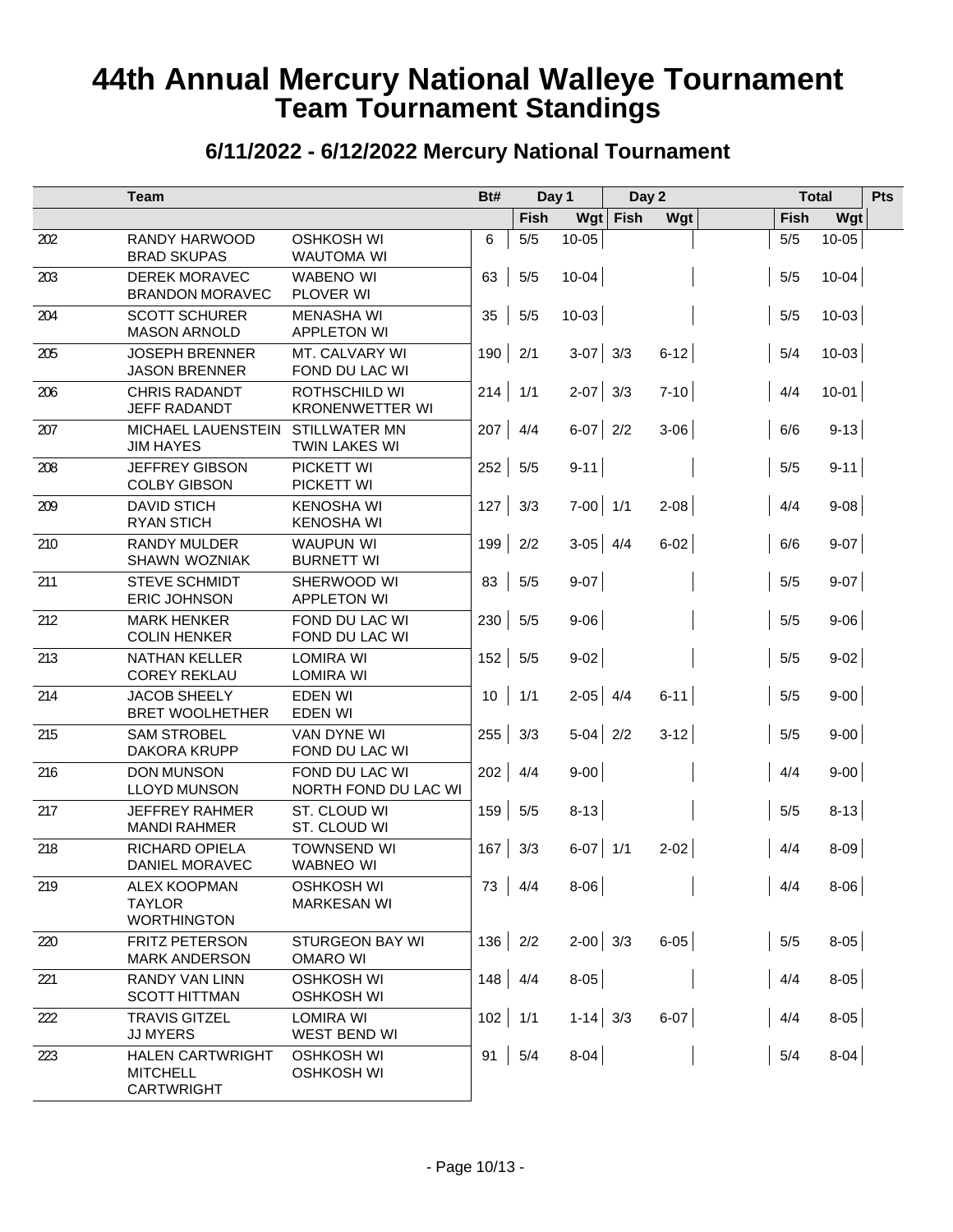|     | <b>Team</b>                                       |                                             | Bt# | Day 1       |              | Day 2 |          |      | <b>Total</b> | Pts |
|-----|---------------------------------------------------|---------------------------------------------|-----|-------------|--------------|-------|----------|------|--------------|-----|
|     |                                                   |                                             |     | <b>Fish</b> | Wgt          | Fish  | Wgt      | Fish | Wgt          |     |
| 224 | <b>KYLE KARSTAEDT</b><br><b>COLLIN SAUBERT</b>    | <b>MANITOWOC WI</b><br><b>MARINETTE WI</b>  | 77  | 1/1         | $1 - 10$     | 3/3   | $6 - 04$ | 4/4  | $7 - 14$     |     |
| 225 | <b>BRANDT BEER</b><br><b>JAMES BURNS</b>          | <b>WAUPUN WI</b><br><b>BRANDON WI</b>       | 147 | 4/4         | $7-10$       |       |          | 4/4  | $7-10$       |     |
| 226 | <b>HUGH MCALOON</b><br><b>DUSTIN MCALOON</b>      | WITTENBERG WI<br><b>OGDENSBURG WI</b>       | 139 | 5/5         | $7 - 09$     |       |          | 5/5  | $7-09$       |     |
| 227 | <b>JASON ZIEMER</b><br><b>MARK ZIEMER</b>         | FOND DU LAC WI<br><b>AMBERG WI</b>          | 26  | 1/1         | $2-00$ 3/3   |       | $5-09$   | 4/4  | $7-09$       |     |
| 228 | <b>ROGER VAN CAMP</b><br><b>MARK TIMM</b>         | <b>APPLETON WI</b><br>HORTONVILLE WI        | 153 | 2/2         | $3-11$ 2/2   |       | $3 - 12$ | 4/4  | $7 - 07$     |     |
| 229 | STEVE GOEBEL JR<br><b>KEVIN J SCHAEFER</b>        | <b>NEW HOLSTEIN WI</b><br>MOUNT CALVARY WI  | 109 | 1/1         | $2-00$ 3/3   |       | $5 - 06$ | 4/4  | $7 - 06$     |     |
| 230 | <b>BRANDON GERSMEHL</b><br><b>JORDON GERSMEHL</b> | <b>APPLETON WI</b><br><b>APPLETON WI</b>    | 269 | 1/1         | $1-15$ 2/2   |       | $5-07$   | 3/3  | $7-06$       |     |
| 231 | <b>KEN VAN OSS</b><br>DAN VAN OSS                 | <b>CHILTON WI</b><br><b>APPLETON WI</b>     | 36  | 5/5         | $7 - 05$     |       |          | 5/5  | $7-05$       |     |
| 232 | <b>KURTIS LEFFELMAN</b><br><b>AARON CASPER</b>    | FOND DU LAC WI<br><b>BROWNSVILLE WI</b>     | 248 | 4/4         | $7-04$       |       |          | 4/4  | $7-04$       |     |
| 232 | <b>JIM HENSCHEL</b><br><b>TOM HENSCHEL</b>        | <b>NEENAH WI</b><br>TOWN OF NEENAH WI       | 97  | 4/4         | $7-04$       |       |          | 4/4  | $7-04$       |     |
| 234 | <b>TIM JAHNS</b><br><b>CALEM OLESKOW</b>          | FOX LAKE WI<br>BEAVER DAM WI                | 92  | 2/2         | $3-15$ 2/2   |       | $3 - 05$ | 4/4  | $7-04$       |     |
| 235 | <b>MIKE FULLER</b><br><b>WESLEY FREDRICK</b>      | LITTLE CHUTE WI<br>LITTLE CHUTE WI          | 246 | 2/2         | $7-04$       |       |          | 2/2  | $7-04$       |     |
| 236 | <b>TONY PUCCIO</b><br><b>JOHN ROSTYNE</b>         | <b>VERONA WI</b><br>ROSENDALE WY            | 4   | 4/4         | $7-03$       |       |          | 4/4  | $7-03$       |     |
| 237 | <b>JOE SCHNEIDER</b><br><b>JACOB BALTHAZOR</b>    | VAN DYNE WI<br>FOND DU LAC WI               | 113 | 3/3         | $4 - 13$ 1/1 |       | $2 - 01$ | 4/4  | $6-14$       |     |
| 238 | <b>RICK LEMMENS</b><br><b>CHAD WILZ</b>           | <b>NEENAH WI</b><br><b>APPLETON WI</b>      | 172 | 3/3         | $6 - 13$     |       |          | 3/3  | $6-13$       |     |
| 239 | <b>STEVE BODINGER</b><br><b>BILL VINE</b>         | <b>CHILTON WI</b><br><b>APPLETON WI</b>     | 245 | 3/3         | $6 - 06$     |       |          | 3/3  | $6 - 06$     |     |
| 240 | <b>CURT DEHAAN</b><br>ROBERT DEHAAN               | PICKETT WI<br><b>WAUPUN WI</b>              | 239 | 3/3         | $6 - 05$     |       |          | 3/3  | $6 - 05$     |     |
| 241 | RANDY BODINGER<br><b>MIKE ETTER</b>               | <b>CHILTON WI</b><br><b>HORICON WI</b>      | 196 | 2/2         | $3-15$ 1/1   |       | $2 - 06$ | 3/3  | $6 - 05$     |     |
| 242 | RONALD SCHMOLDT<br><b>KARL</b><br>ANDRESCAVAGE    | WEST BEND WI<br>WEST BEND WI                | 8   | 1/1         | $1-10$ 2/2   |       | $4-07$   | 3/3  | $6-01$       |     |
| 243 | <b>STEVE BANOVICH</b><br><b>CHRIS MARX</b>        | <b>KEWASKUM WI</b><br><b>CHILTON WI</b>     | 182 | 3/3         | $5-12$       |       |          | 3/3  | $5-12$       |     |
| 243 | <b>BRYAN DOERING</b><br><b>GEOFF HIEDER</b>       | FOND DU LAC WI<br>FOND DU LAC WI            | 260 | 3/3         | $5-12$       |       |          | 3/3  | $5-12$       |     |
| 245 | <b>TIM PIZZI</b><br><b>SCOTT SCHUTTS</b>          | <b>MENOMONIE WI</b><br><b>BOYCEVILLE WI</b> | 19  | 3/3         | $5-11$       |       |          | 3/3  | $5-11$       |     |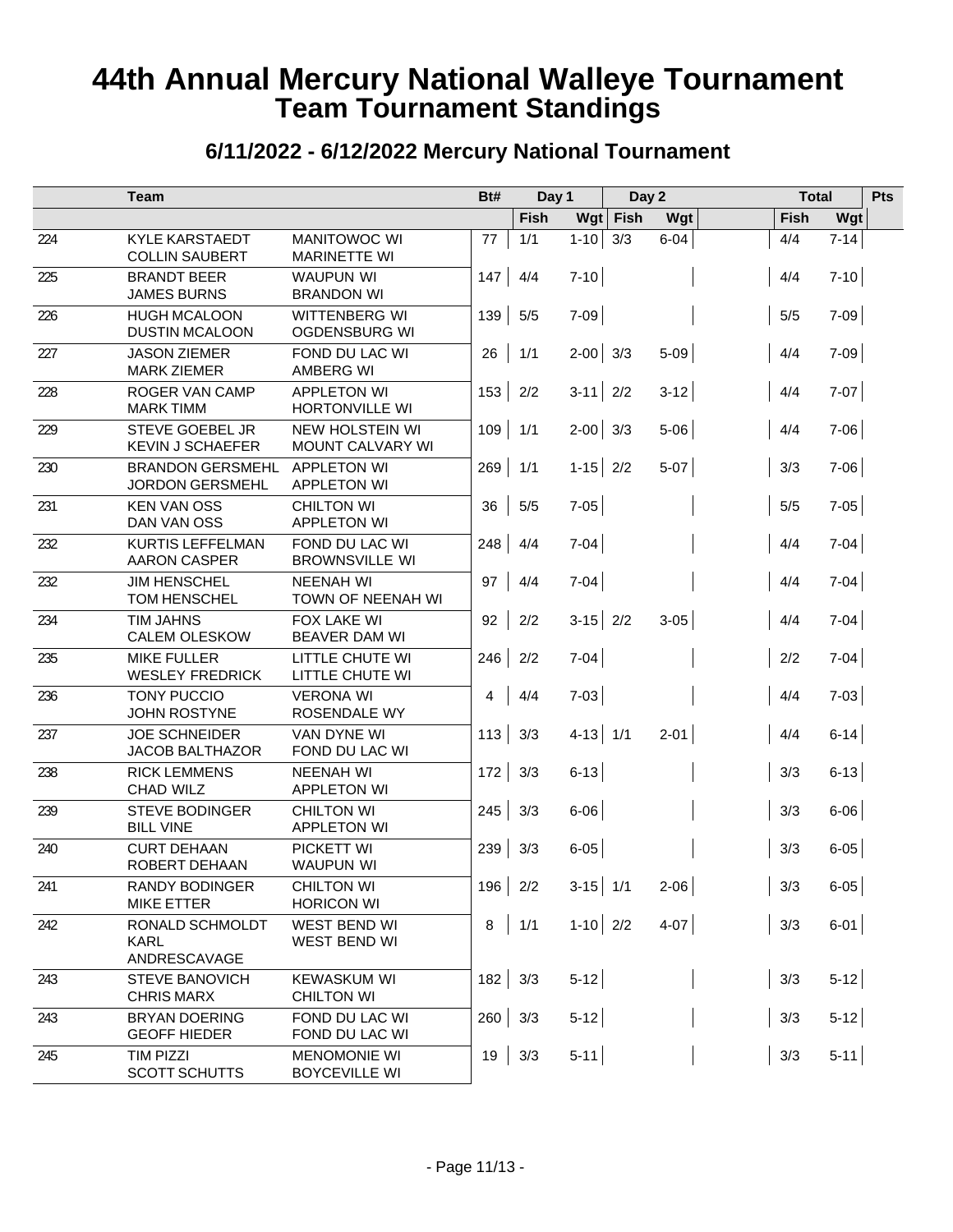|     | <b>Team</b>                                     |                                          | Bt# | Day 1       |            | Day 2 |          |      | <b>Total</b> | Pts |
|-----|-------------------------------------------------|------------------------------------------|-----|-------------|------------|-------|----------|------|--------------|-----|
|     |                                                 |                                          |     | <b>Fish</b> | Wgt        | Fish  | Wgt      | Fish | Wgt          |     |
| 246 | <b>STEVE MEYER</b><br><b>BOB SENGBUSCH</b>      | <b>OAKFIELD WI</b><br><b>BRILLION WI</b> | 68  | 3/3         | $5-10$     |       |          | 3/3  | $5 - 10$     |     |
| 247 | <b>JAY PETERMANN</b><br><b>CHRIS WAALA</b>      | WEST BEND WI<br><b>CEDARBURG WI</b>      | 193 | 3/3         | $5-09$     |       |          | 3/3  | $5-09$       |     |
| 248 | <b>ANDREW SCHOMMER</b><br><b>CODY VANDERHEI</b> | SAINT GERMAIN WI<br><b>HORICON WI</b>    | 64  |             |            | 3/3   | $5-04$   | 3/3  | $5-04$       |     |
| 249 | <b>LANCE SWEETING</b><br><b>ART DUMKE</b>       | <b>OSHKOSH WI</b><br><b>OSHKOSH WI</b>   | 270 | 3/3         | $5-02$     |       |          | 3/3  | $5-02$       |     |
| 250 | <b>TIM KREMPIEN</b><br><b>MIKE ZIMMERMAN</b>    | FOND DU LAC WI<br>FOND DU LAC WI         | 174 | 3/3         | $5-00$     |       |          | 3/3  | $5-00$       |     |
| 251 | <b>JARED HOINACKI</b><br>ANDY LEONARD           | <b>BRANDON WI</b><br><b>RIPON WI</b>     | 249 | 3/3         | $4 - 15$   |       |          | 3/3  | $4 - 15$     |     |
| 252 | <b>RANDY LUDWIG</b><br><b>TED TAKASAKI</b>      | <b>NEENAH WI</b><br>SIOUX FALLS SD       | 143 | 3/3         | $4 - 10$   |       |          | 3/3  | $4 - 10$     |     |
| 253 | <b>JAKE LIEDKE</b><br><b>LEVI LIEDKE</b>        | FOND DU LAC WI<br>FOND DU LAC WI         | 42  | 2/2         | $4 - 10$   |       |          | 2/2  | $4 - 10$     |     |
| 254 | <b>JOEY CLOHESSY</b><br>CHAD OLSON              | <b>MENASHA WI</b><br><b>APPLETON WI</b>  | 203 | 3/2         | 4-09       |       |          | 3/2  | 4-09         |     |
| 255 | <b>MIKE HEROUX</b><br><b>JEFF PAULSON</b>       | <b>NEENAH WI</b><br><b>OSHKOSH WI</b>    | 105 |             |            | 2/2   | $4 - 09$ | 2/2  | $4-09$       |     |
| 256 | <b>BRIAN FINK</b><br>DAN RHODES                 | EDEN WI<br><b>EDEN WI</b>                | 205 | 1/1         | $2-07$ 1/1 |       | $2 - 02$ | 2/2  | 4-09         |     |
| 257 | <b>ANDY WIED</b><br><b>SHANE STONE</b>          | FREEDOM WI<br>SHIOCTON WI                | 110 | 3/3         | $4 - 04$   |       |          | 3/3  | $4-04$       |     |
| 258 | <b>KYLE KANNENBERG</b><br><b>BRYAN FOLSKE</b>   | <b>OSHKOSH WI</b><br><b>OSHKOSH WI</b>   | 87  | 2/2         | $4 - 04$   |       |          | 2/2  | $4-04$       |     |
| 258 | ROB DONATH<br>ARMONDO AGUIRRE                   | <b>BELGIUM WI</b><br><b>CASCADE WI</b>   | 82  |             |            | 2/2   | $4-04$   | 2/2  | $4-04$       |     |
| 260 | <b>TREVOR BYRNES</b><br><b>ZACH PARRISH</b>     | <b>NEENAH WI</b><br>OMRO WI              | 58  | 2/2         | $4 - 00$   |       |          | 2/2  | $4-00$       |     |
| 261 | DARRELL LAUX<br>ANDREW BOLL                     | <b>KEWASKUM WI</b><br><b>GRAFTON WI</b>  | 219 | 2/2         | $3-12$     |       |          | 2/2  | $3-12$       |     |
| 262 | <b>MATT MILLER</b><br><b>BRYN NIEMUTH</b>       | <b>BEAR CREEK WI</b><br>MANAWA WI        | 185 | 2/2         | $3-09$     |       |          | 2/2  | $3 - 09$     |     |
| 262 | <b>BRADLEY MAURER</b><br><b>JEAN MAURER</b>     | KIEL WI<br>KIEL WI                       | 217 | 2/2         | $3-09$     |       |          | 2/2  | $3-09$       |     |
| 264 | <b>CRISTOPHER NELSON</b><br><b>SCOTT NELSON</b> | SUN PRAIRIE WI<br><b>CAMBRIDGE WI</b>    | 218 | 1/1         | $1-07$ 1/1 |       | $1 - 11$ | 2/2  | $3-02$       |     |
| 265 | <b>GARY SABEL</b><br><b>JIM VOGDS</b>           | FOND DU LAC WI<br>FOND DU LAC WI         | 146 | 2/2         | $3-00$     |       |          | 2/2  | $3-00$       |     |
| 266 | <b>JOEL WARNER</b><br><b>CHARLES HOEPFNER</b>   | FOND DU LAC WI<br>N FOND DU LAC WI       | 208 | 2/2         | $2 - 15$   |       |          | 2/2  | $2 - 15$     |     |
| 267 | <b>BUCK ROGERS</b><br><b>BOB BECKER</b>         | <b>LARSEN WI</b><br><b>APPLETON WI</b>   | 155 | 1/1         | $2 - 06$   |       |          | 1/1  | $2 - 06$     |     |
| 268 | <b>KEVIN DEWOLF</b><br>RACHEL WIGMAN            | SAINT GERMAIN WI<br>SAINT GERMAIN WI     | 48  | 1/1         | $2 - 02$   |       |          | 1/1  | $2 - 02$     |     |